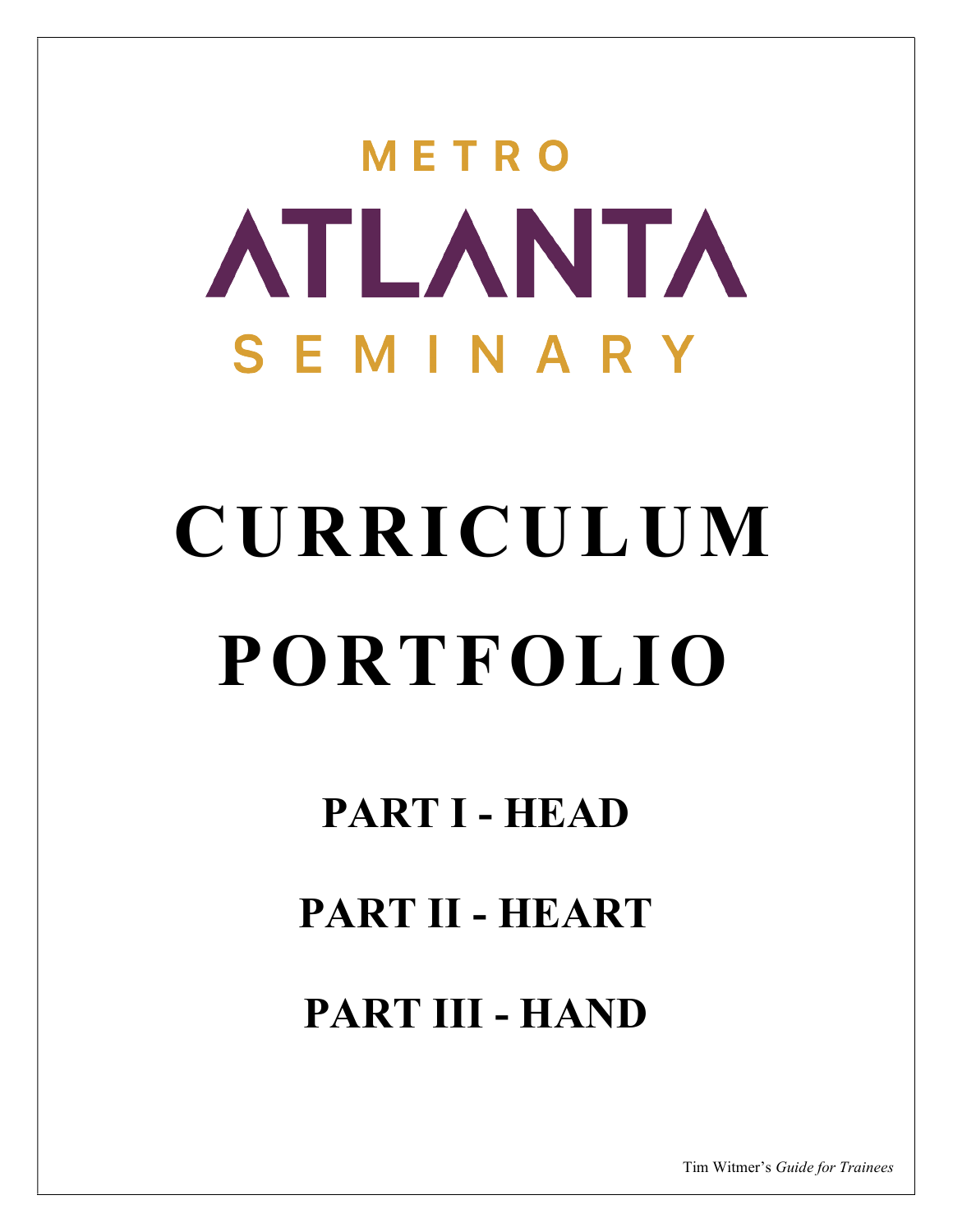© 2017, 2018, 2022 Tim Witmer and Metro Atlanta Seminary

Much of this curriculum is used with the permission of Tim Witmer from his original work: Presbytery's Guide for Mentoring Interns. Metro Atlanta Seminary has permission to use and alter Witmer's work for use by MAS.

All rights reserved. No part of this work may be copied or altered in any way without the express written permission of Metro Atlanta Seminary, 1700 N. Brown Road, Suite 102, Lawrenceville, GA 30043.

l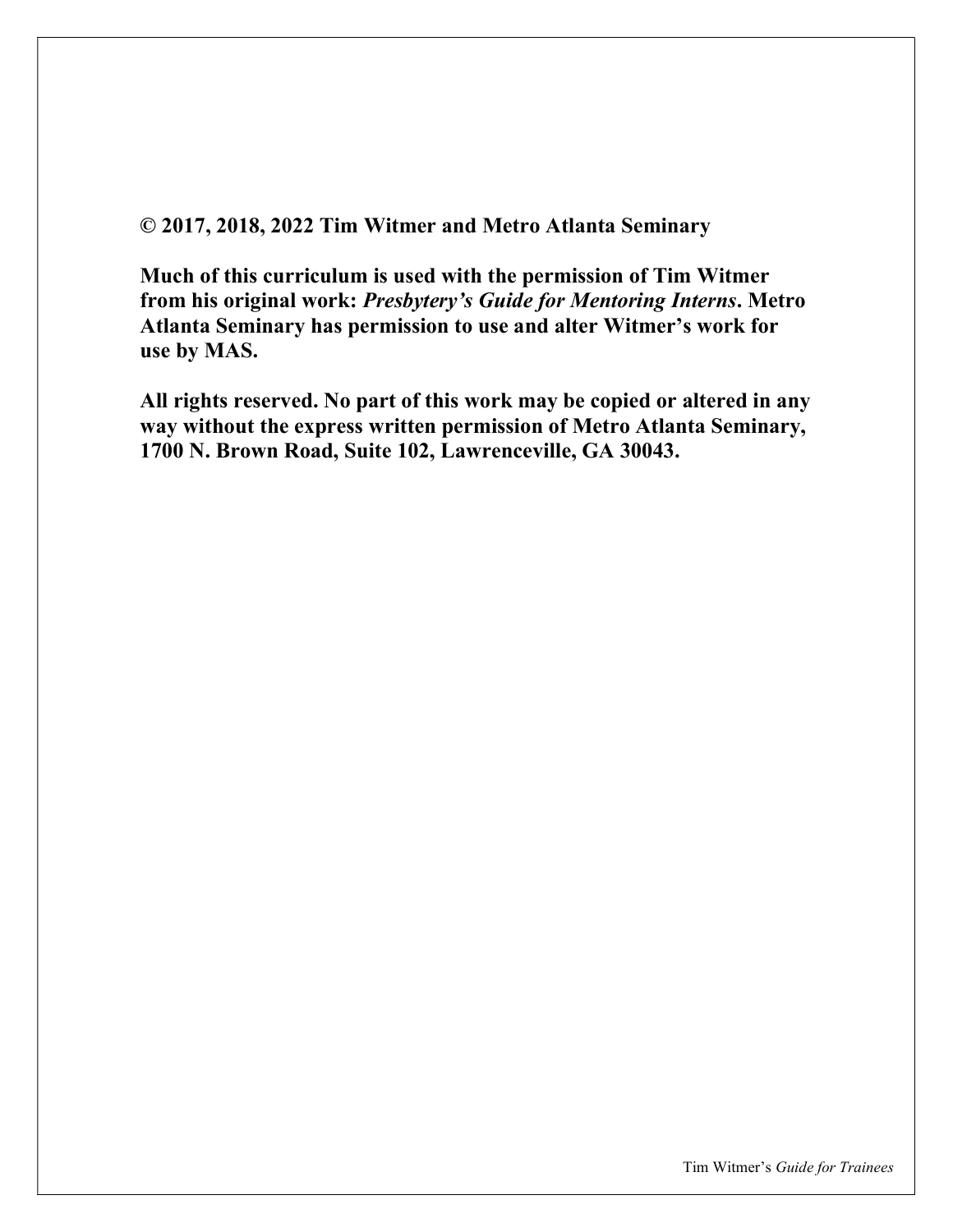# **CONTENTS**

Introduction and Acknowledgements

# PART I – HEAD

| <b>PART II -- HEART</b>                                                                                                                                                                                                  |
|--------------------------------------------------------------------------------------------------------------------------------------------------------------------------------------------------------------------------|
| A. Why "Mentored-Based Training"<br>B. Qualifications and Commitments to be a Trainee                                                                                                                                    |
|                                                                                                                                                                                                                          |
| A. Relationship: The Key to Effective Mentoring                                                                                                                                                                          |
| B. Setting Up Mentoring Meetings                                                                                                                                                                                         |
| C. Mentoring Meetings                                                                                                                                                                                                    |
| <b>III. RECOMMENDED LEARNING ACTIVITIES AND RESOURCES</b><br>A. Personal Character Inventory for Leaders (1 Timothy 3:1-7)<br>B. Spiritual Life Inventory<br>C. Family Life Inventory<br>D. Resources for Reaching Goals |
| <b>PART III - HANDS</b>                                                                                                                                                                                                  |
|                                                                                                                                                                                                                          |
|                                                                                                                                                                                                                          |
| <b>PRACTICUMS</b>                                                                                                                                                                                                        |

l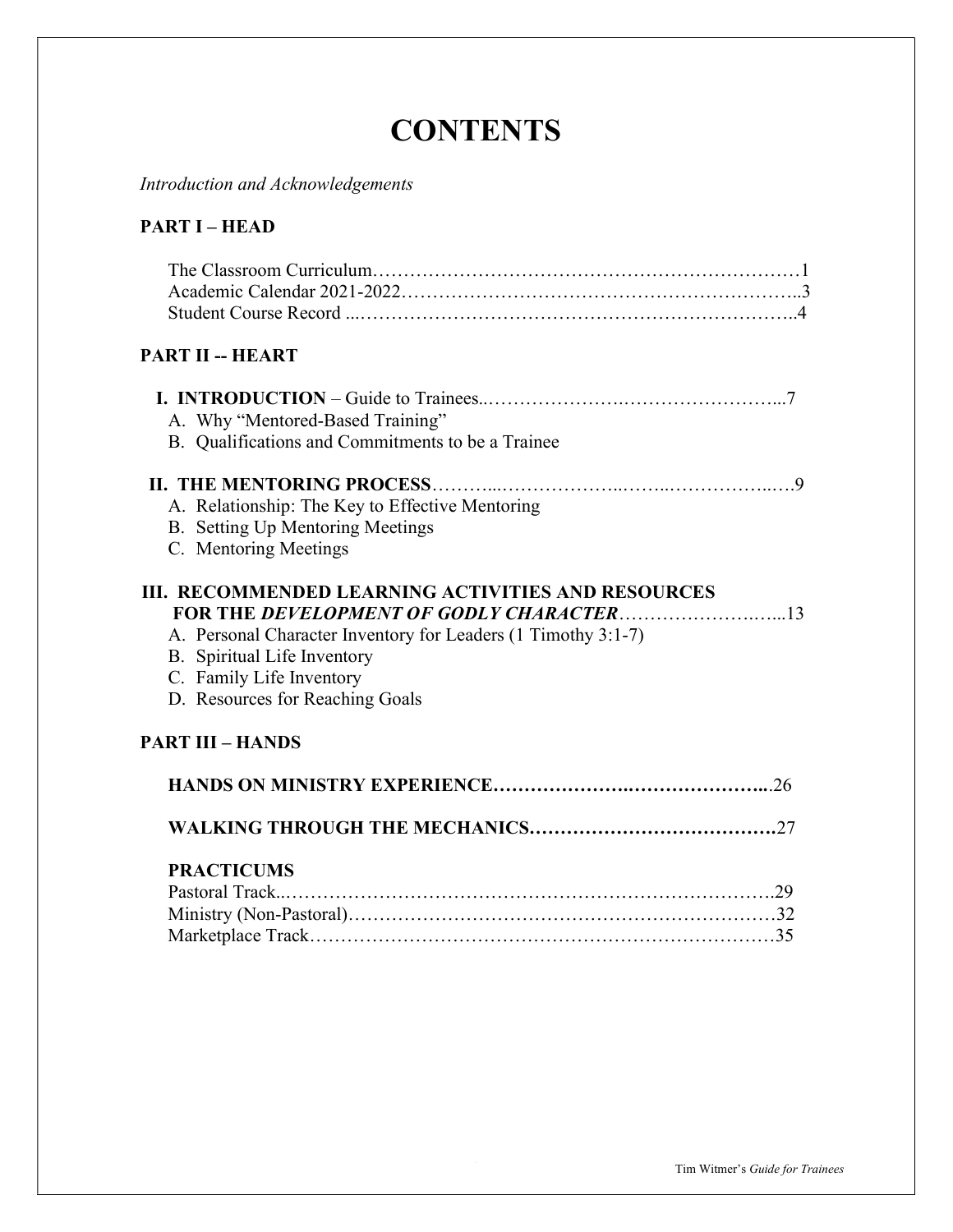# INTRODUCTION AND ACKNOWLEDGEMENTS

The most significant times of spiritual growth as believers involve another individual personally investing in them. Most *leaders* would agree their greatest impact on others in ministry has occurred when they have taken time to invest personally in the life of another. Doesn't it make sense the same dynamic is in effect with regard to ministry training? As you will see in the following pages, relational, mentor-based training finds its imperative in Scripture and is desperately needed for effective ministry training. The following materials have been developed over the course of more than twenty years to assist those who are committed to relational ministry training. The bulk of the materials have been time-tested as hundreds of students have been required to be involved in Mentored Ministry training as students at Westminster Theological Seminary in Philadelphia. I am deeply grateful to them and to their mentors, from whom I continue to learn.

I was invited by my dear friend, Dr. Mark Sarracino, to write the mentoring materials for a training program for urban leaders in Philadelphia. This gave me the opportunity to expand the materials and contextualize them to this new setting. This new collaboration led to the development of the Guided Learning Experience and Evaluation, which is very helpful in providing accountability throughout the mentoring process. I am deeply appreciative of Dr. Sarracino's heart for training others and for his encouragement to make these materials accessible to a wider audience.

In addition to my former students and their mentors, my gratitude is also extended to the administration of Westminster Seminary who not only granted permission but encouraged me to participate in and share my resources and expertise in the development of these materials. Acknowledgement is due to Jerry McFarland for permission to use his "Spiritual Life" and "Family Life" Inventories. My greatest thanks is due to our Chief Shepherd who has called us and given us the privilege of partnering in the Advance of His Kingdom by equipping others for His service.

> Dr. Tim Witmer Westminster Theological Seminary Philadelphia, PA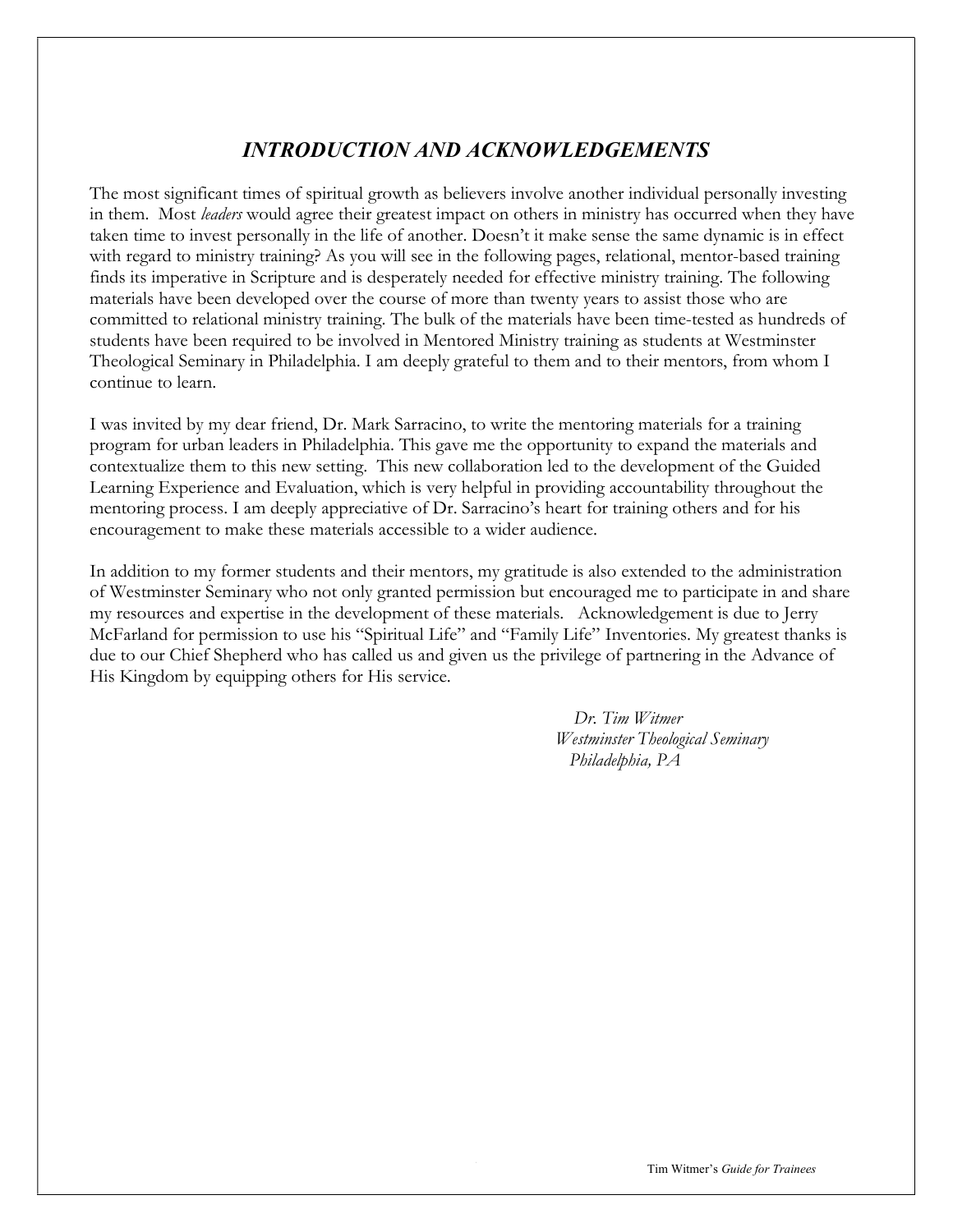

# T H R E E - F O L D C U R R I C U L U M

# **PORTFOLIO**

# PART I - HEAD

Classroom Instruction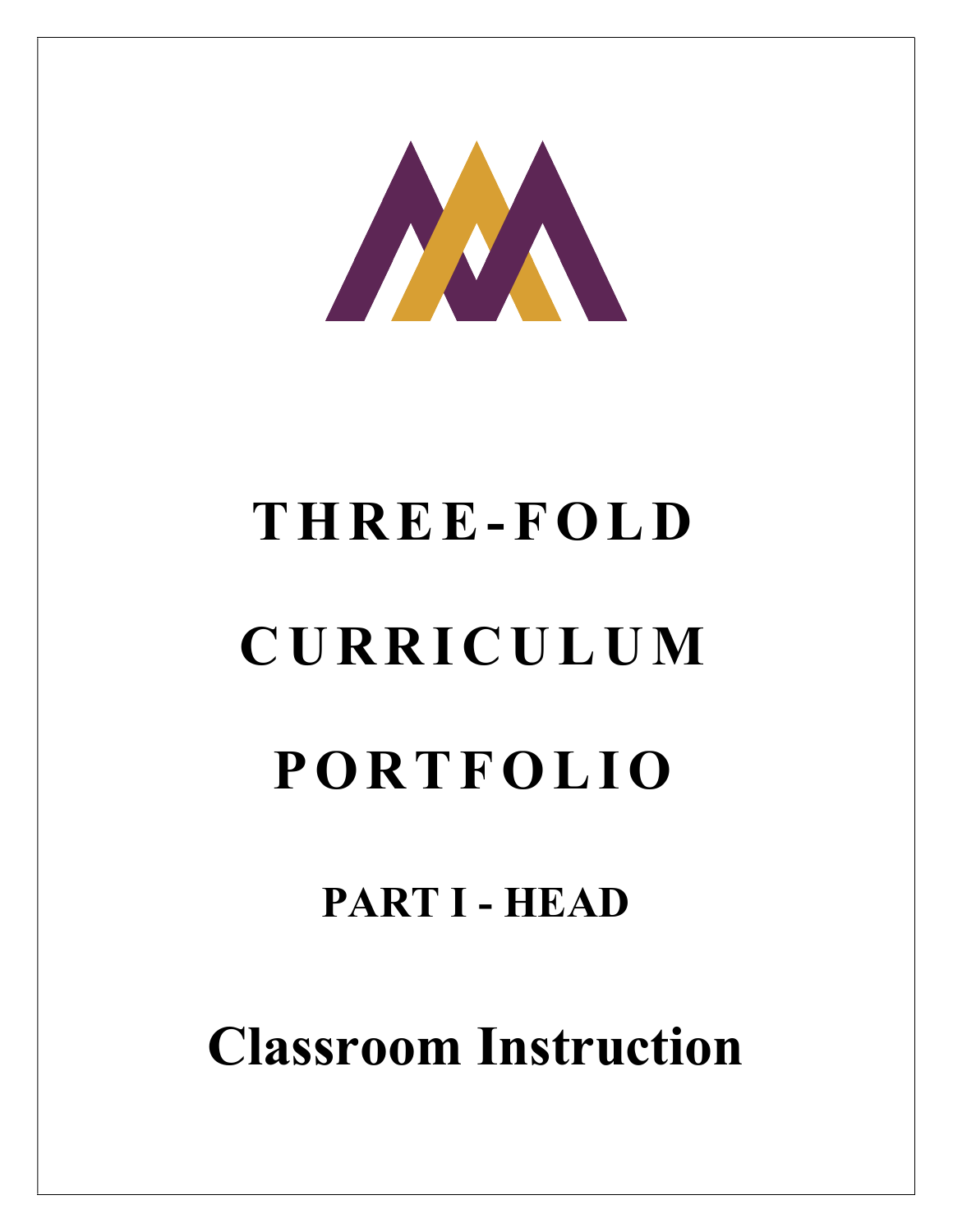# T H E C L A S S R O O M C U R R I C U L U M

The seminary classroom should never have as its goal to educate just the head. We have stated this part of the curriculum is aimed at head-knowledge, but it is more than that. Seminary is here to help every student to see God personally and intimately, and to fall in love with His Word. There is no true way to study God and not be changed. He gave us His Word so we can know Him. When Moses saw even a glimpse of God (Ex.33) it drove him to his knees in recognition of God's goodness. The same happened to the apostle John (Rev.1) when he saw the risen Christ. Therefore, our aim is to help every student see God as He reveals Himself not only in His Word, but in all creation.

Every class is structured so the student learns the academics involved in each subject, but it is also structured to help develop a biblical world and life view.

To accomplish this, classes are designed so a student does not primarily write academic papers, which will sit in files and rarely, if ever, be used. Instead, students will learn to construct sermons and Bible studies which can be put into use right away in their home churches.

Your three-year course of study will consist of the following courses:

#### FIRST YEAR

Old Testament Survey New Testament Survey Doctrine of Scripture **Hermeneutics** God, Man, and Sin Person & Work of Christ Sermon Construction Making & Equipping Disciples

#### SECOND YEAR

Greek & 2 NT Exegetical Book Studies Holy Spirit & Salvation Survey of the Covenants Ecclesiology The Catechism for all Apologetics

#### THIRD YEAR

Hebrew & 2 OT Exegetical Book Studies Eschatology Ethics and Leadership Theology of John's Gospel Survey of Church History 1&2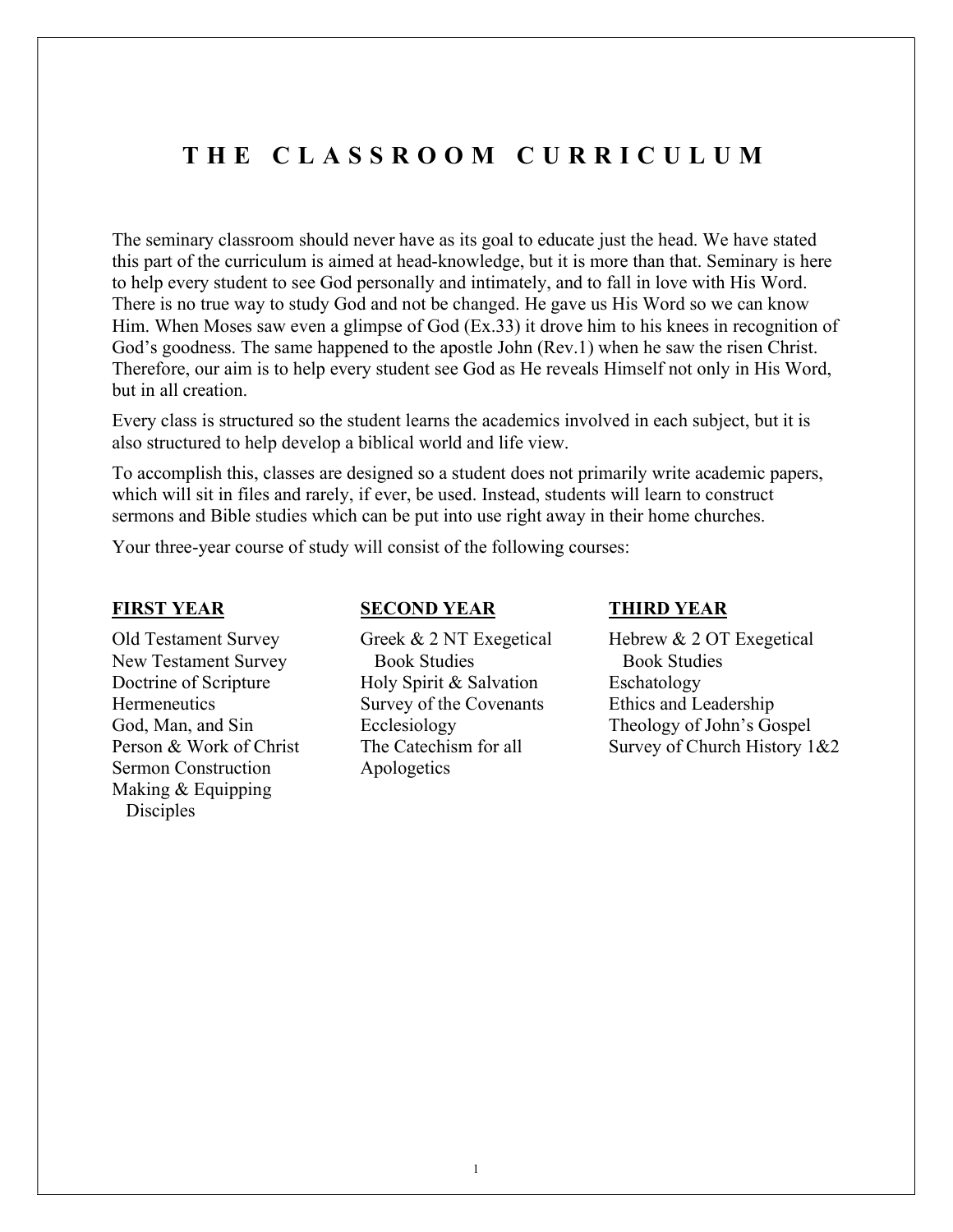### Criteria for Evaluation of Part I:

 $\mathbf{A}$  (90-100) = work done by the student *exceeds* what was required in the syllabus

 $\mathbf{B}$  (80-89) = the student has completed every requirement in the syllabus

 $C(70-79)$  = all work was completed, but could have been better

 $I =$  the student has not *yet* completed all required work and has been granted extra time to finish

 **= the student has failed to complete** *all* **the required work in the time permitted** 

See more details on this in the Student Handbook, page 6-7.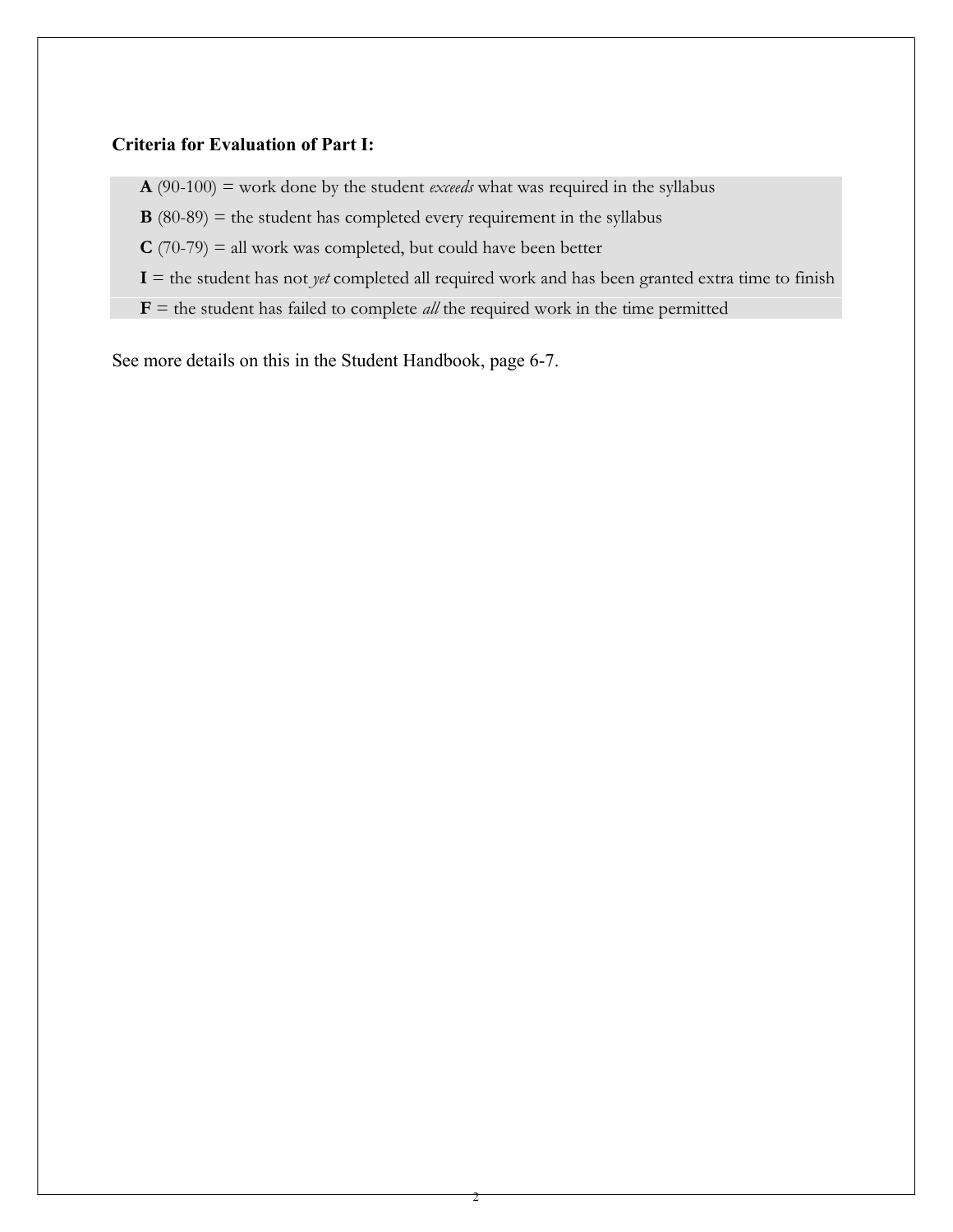# A C A D E M I C Y E A R 2 0 2 1 - 2 0 2 2

# August 3 - Faculty and Student Registration for ALL Faculty and Students

6/30/2021

| <b>Mondays</b><br><b>Summer 2021</b><br>Aug 9-Sept 27, 2021                                                                            | <b>Tuesdays</b><br><b>Summer 2021</b><br>Aug 10-Sept 28, 2021                                                                                                                                                                                                                                                    | <b>Thursdays</b><br><b>Summer 2021</b><br>Aug 12-Sept 30, 2021                                                         |
|----------------------------------------------------------------------------------------------------------------------------------------|------------------------------------------------------------------------------------------------------------------------------------------------------------------------------------------------------------------------------------------------------------------------------------------------------------------|------------------------------------------------------------------------------------------------------------------------|
| <b>First Year Students (in person)</b><br>OT Survey (2) Lutz<br>Doc. of Scripture (1) Means                                            | <b>First Year Students (only on Zoom)</b><br>OT Survey (2) Lutz (Only on Zoom)<br>Doc. of Scripture (1) Means (Zoom)<br>Resident Students (in person)<br>Teaching & Learning (1) Bennett<br><b>Second &amp; Third Year Students</b><br>Survey of the Covenants (1) Click<br>Hebrew for Bible Study (2) Rasmussen | <b>Second Year</b><br>Counseling Interpersonal<br>Issues (1) Sherrill<br>God, Man, Sin (2) Bennett                     |
| <b>Fall 2021</b>                                                                                                                       | <b>Fall 2021</b>                                                                                                                                                                                                                                                                                                 | <b>Fall 2021</b>                                                                                                       |
| Oct 11-Dec 6<br><b>First Year Students (in person)</b><br>NT Survey (2) Lutz<br>Hermeneutics (1) Means                                 | Oct 12-Dec 7<br><b>First Year Students (only on Zoom)</b><br>NT Survey (2) Lutz<br>Hermeneutics (1) Means                                                                                                                                                                                                        | Oct 14 – Dec 9<br><b>Second Year</b><br>Mental Disorder and<br>Additions (2) Sherrill<br>Person of Christ (1) Bennett  |
|                                                                                                                                        | Resident Students (in person)<br>Survey of Church History I (1) Carter<br><b>Second &amp; Third Year Students (in person)</b><br>Eschatology (1) Caston<br>OT Exegesis (2) Rasmussen                                                                                                                             |                                                                                                                        |
| Winter 2022<br><u>Ian 3—Feb 21</u>                                                                                                     | Winter 2022<br><u>Ian 4 Feb 22</u>                                                                                                                                                                                                                                                                               | <b>Winter 2022</b><br><u>Ian 6-Feb 24</u>                                                                              |
| <b>First Year Students (in person)</b><br>Making Disciples (1) Schlichting<br>God, Man, & Sin (2) Bennett                              | <b>First Year Students (only on Zoom)</b><br>Making Disciples (1) Schlichting<br>God, Man, & Sin (2) Bennett                                                                                                                                                                                                     | <b>Second Year</b><br>Miscellaneous Life Conflicts/<br>Practical Approaches (2) Sherrill<br>Work of Christ (1) Dunahoo |
|                                                                                                                                        | <b>Resident Students (in person)</b><br>Survey of Church History II (2) Carter<br>Second & Third Year Students (in person)<br>Making Disciples (1) Schlichting<br>Holy Spirit & Salvation (2) Caston                                                                                                             |                                                                                                                        |
| Spring 2022<br>Mar 7-May 2                                                                                                             | Spring 2022<br>Mar 8-May 3                                                                                                                                                                                                                                                                                       | Spring 2022<br>Mar 10-May 5                                                                                            |
| <b>First Year Students (in person)</b><br>Person & Work of Christ (2)<br>Bennett/Dunahoo<br>Preaching OR Teaching (1)<br>Means/Bennett | <b>First Year Students (only on Zoom)</b><br>Person & Work of Christ (2)<br>Bennett/Dunahoo<br>Preaching (1) Means                                                                                                                                                                                               | <b>Second Year</b><br>Holy Spirit/Salvation (2) Caston<br>Practicum/Supervision/<br>Review & Testing (1) Sherrill      |
|                                                                                                                                        | <b>Resident Students (in person)</b><br>New Testament Survey (2) Lutz<br>Second & Third Year Students (in person)<br>OT Books Exegesis (2) Rasmussen<br>Ethics & Leadership (1) Caston                                                                                                                           |                                                                                                                        |

3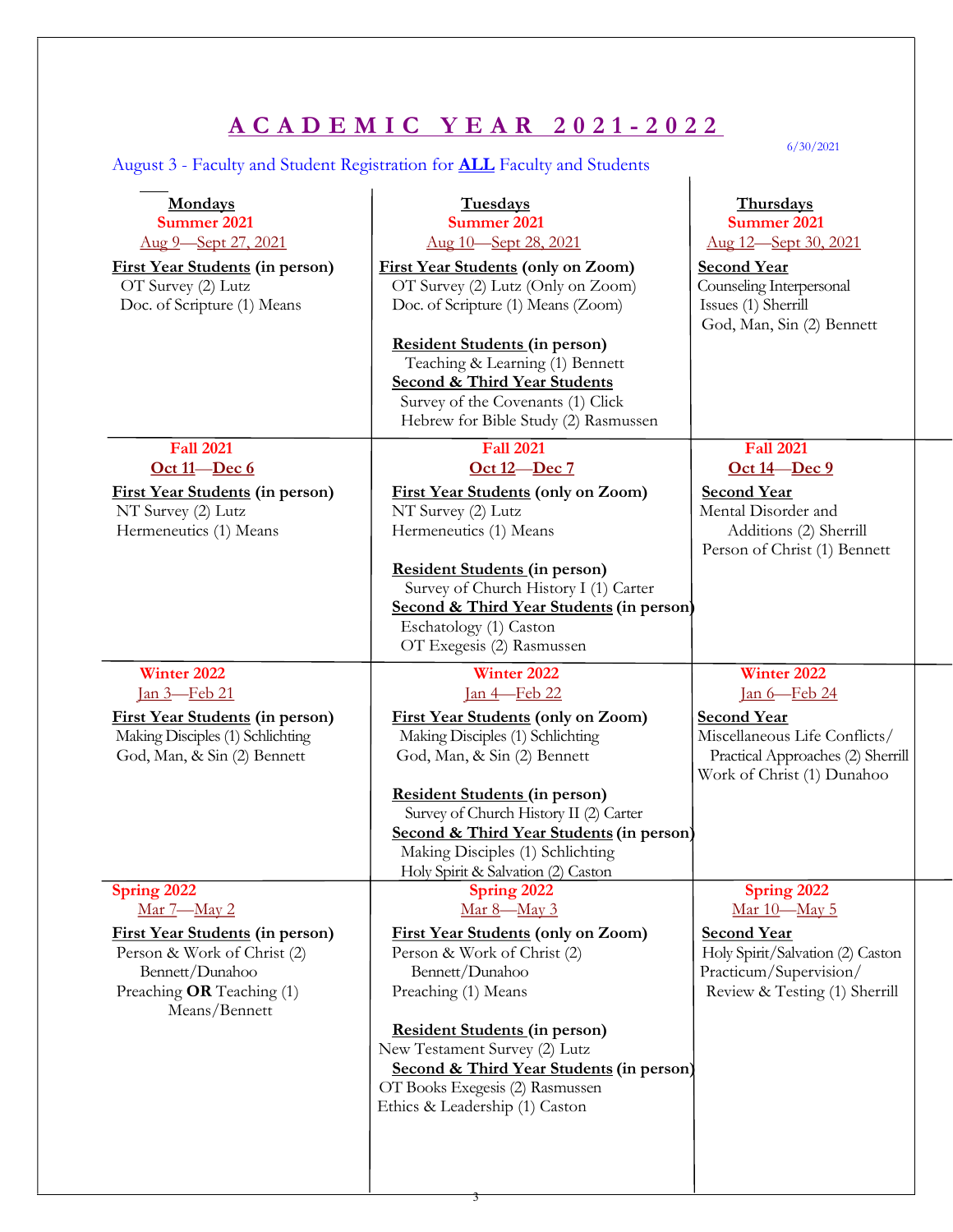# Metro Atlanta Seminary Track I - Student Course Record

Name: \_\_\_\_\_\_\_\_\_\_\_\_\_\_\_\_\_\_\_\_\_\_\_\_\_\_\_\_\_\_\_\_\_\_\_\_

| Course                    | <b>Credits</b>   | Grade | Date | Instructor/Mentor | Rev. 7/31/2021<br>Certified |
|---------------------------|------------------|-------|------|-------------------|-----------------------------|
| <b>BIBLE</b>              |                  |       |      |                   |                             |
| Greek for Bible Study     | $\sqrt{2}$       |       |      |                   |                             |
| NT Survey                 | $\sqrt{2}$       |       |      |                   |                             |
| NT Book Study             | $\sqrt{2}$       |       |      |                   |                             |
| NT Book Study             | $\sqrt{2}$       |       |      |                   |                             |
| Hebrew for Bible Study    | $\sqrt{2}$       |       |      |                   |                             |
| OT Survey                 | $\sqrt{2}$       |       |      |                   |                             |
| OT Book Study             | $\overline{c}$   |       |      |                   |                             |
| OT Book Study             | $\overline{c}$   |       |      |                   |                             |
| <b>THEOLOGY</b>           |                  |       |      |                   |                             |
| Doctrine of Scripture     | $\mathbf{1}$     |       |      |                   |                             |
| Hermeneutics              | $\mathbf{1}$     |       |      |                   |                             |
| God, Man and Sin          | $\overline{2}$   |       |      |                   |                             |
| Person/Work Christ        | $\overline{2}$   |       |      |                   |                             |
| Holy Spirit and Salvation | $\overline{2}$   |       |      |                   |                             |
| Ecclesiology              | $\mathbf{1}$     |       |      |                   |                             |
| Eschatology               | $\mathbf{1}$     |       |      |                   |                             |
| Survey of the Covenants   | $\mathbf{1}$     |       |      |                   |                             |
| Catechism for all         | $\mathbf{1}$     |       |      |                   |                             |
| Theology of John's Gospel | $\mathbf{1}$     |       |      |                   |                             |
| <b>HISTORY</b>            |                  |       |      |                   |                             |
| Church History            | $\mathbf{1}$     |       |      |                   |                             |
|                           | 2                |       |      |                   |                             |
| <b>MINISTRY</b>           |                  |       |      |                   |                             |
| Ethics/Leadership         | $\mathbf{1}$     |       |      |                   |                             |
| Making Disciples          | $\mathbf{1}$     |       |      |                   |                             |
| Sermon Preparation        | $\mathbf{1}$     |       |      |                   |                             |
| Apologetics               | $\,1$            |       |      |                   |                             |
| Evangelism                | $\boldsymbol{0}$ |       |      |                   |                             |
| Mentoring                 | 12               |       |      |                   |                             |
| Practicum                 | 36               |       |      |                   |                             |
| <b>TOTAL</b>              | $\rm 84$         |       |      |                   |                             |
|                           |                  |       |      |                   |                             |

4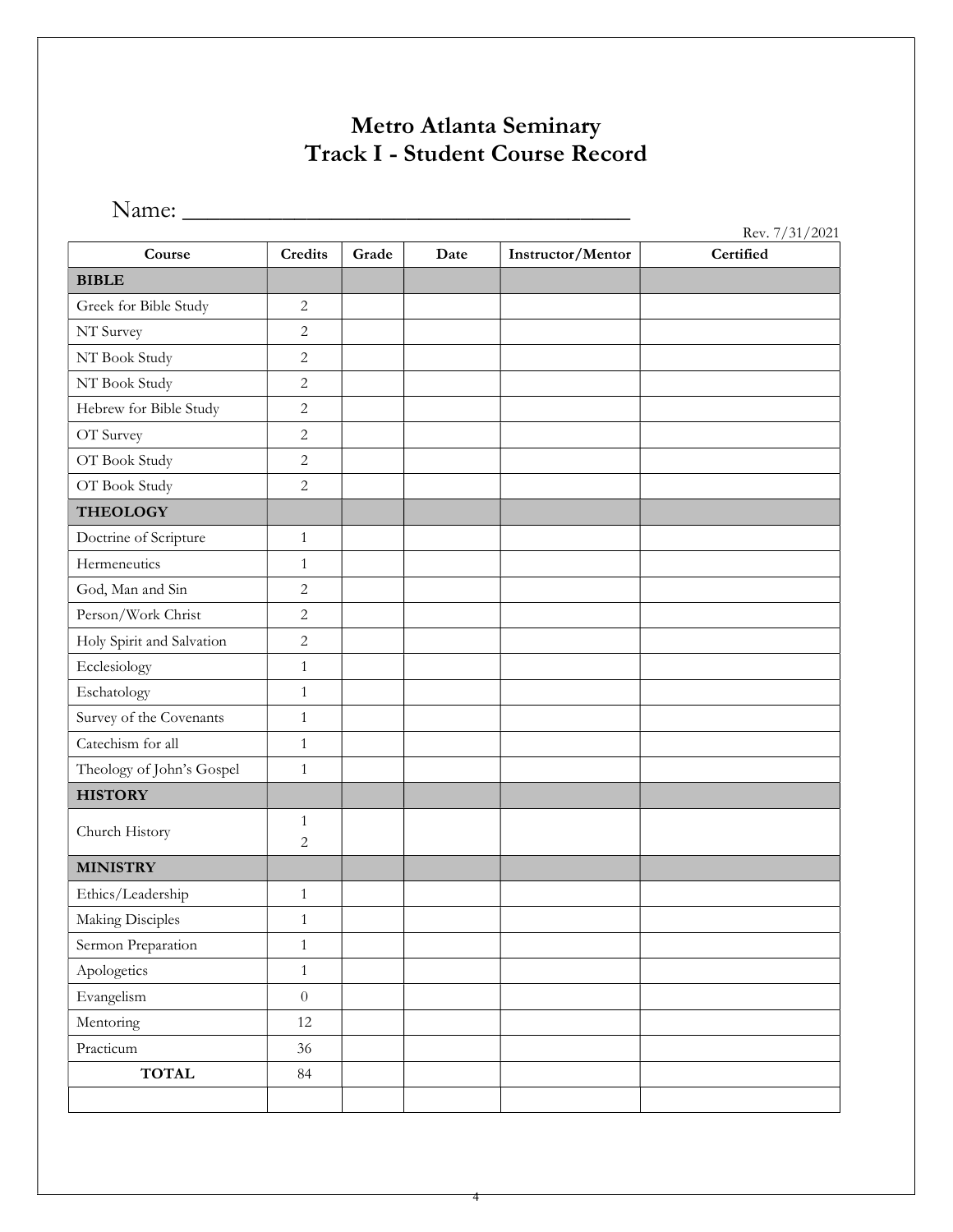| TRACKS II AND III         |    |  |  |  |  |  |  |
|---------------------------|----|--|--|--|--|--|--|
|                           |    |  |  |  |  |  |  |
| Practicum/Mentoring Yr1/1 | 3  |  |  |  |  |  |  |
| Practicum/Mentoring Yr1/2 | 3  |  |  |  |  |  |  |
| Practicum/Mentoring Yr1/3 | 3  |  |  |  |  |  |  |
| Practicum/Mentoring Yr1/4 | 3  |  |  |  |  |  |  |
| Practicum/Mentoring Yr2/1 | 3  |  |  |  |  |  |  |
| Practicum/Mentoring Yr2/2 | 3  |  |  |  |  |  |  |
| Practicum/Mentoring Yr2/3 | 3  |  |  |  |  |  |  |
| Practicum/Mentoring Yr2/4 | 3  |  |  |  |  |  |  |
| Practicum/Mentoring Yr3/1 | 3  |  |  |  |  |  |  |
| Practicum/Mentoring Yr3/2 | 3  |  |  |  |  |  |  |
| Practicum/Mentoring Yr3/3 | 3  |  |  |  |  |  |  |
| Practicum/Mentoring Yr3/4 | 3  |  |  |  |  |  |  |
| <b>TOTAL</b>              | 72 |  |  |  |  |  |  |

 $\frac{1}{\sqrt{2}}$  ,  $\frac{1}{\sqrt{2}}$  ,  $\frac{1}{\sqrt{2}}$  ,  $\frac{1}{\sqrt{2}}$  ,  $\frac{1}{\sqrt{2}}$  ,  $\frac{1}{\sqrt{2}}$  ,  $\frac{1}{\sqrt{2}}$  ,  $\frac{1}{\sqrt{2}}$  ,  $\frac{1}{\sqrt{2}}$  ,  $\frac{1}{\sqrt{2}}$  ,  $\frac{1}{\sqrt{2}}$  ,  $\frac{1}{\sqrt{2}}$  ,  $\frac{1}{\sqrt{2}}$  ,  $\frac{1}{\sqrt{2}}$  ,  $\frac{1}{\sqrt{2}}$ 

# Coursework, practicum and mentoring complete on: \_\_\_\_\_\_\_\_\_\_\_\_\_\_\_\_\_\_\_\_\_\_\_\_\_\_\_\_\_\_\_

 $\overline{\phantom{a}}$  , where  $\overline{\phantom{a}}$ Mentor Signature

Dean of Academics Board Signature

Fees paid in full on \_\_\_\_\_\_\_\_\_\_\_\_\_\_\_\_\_\_\_\_\_\_\_\_\_\_\_

\_\_\_\_\_\_\_\_\_\_\_\_\_\_\_\_\_\_\_ Dean of Administration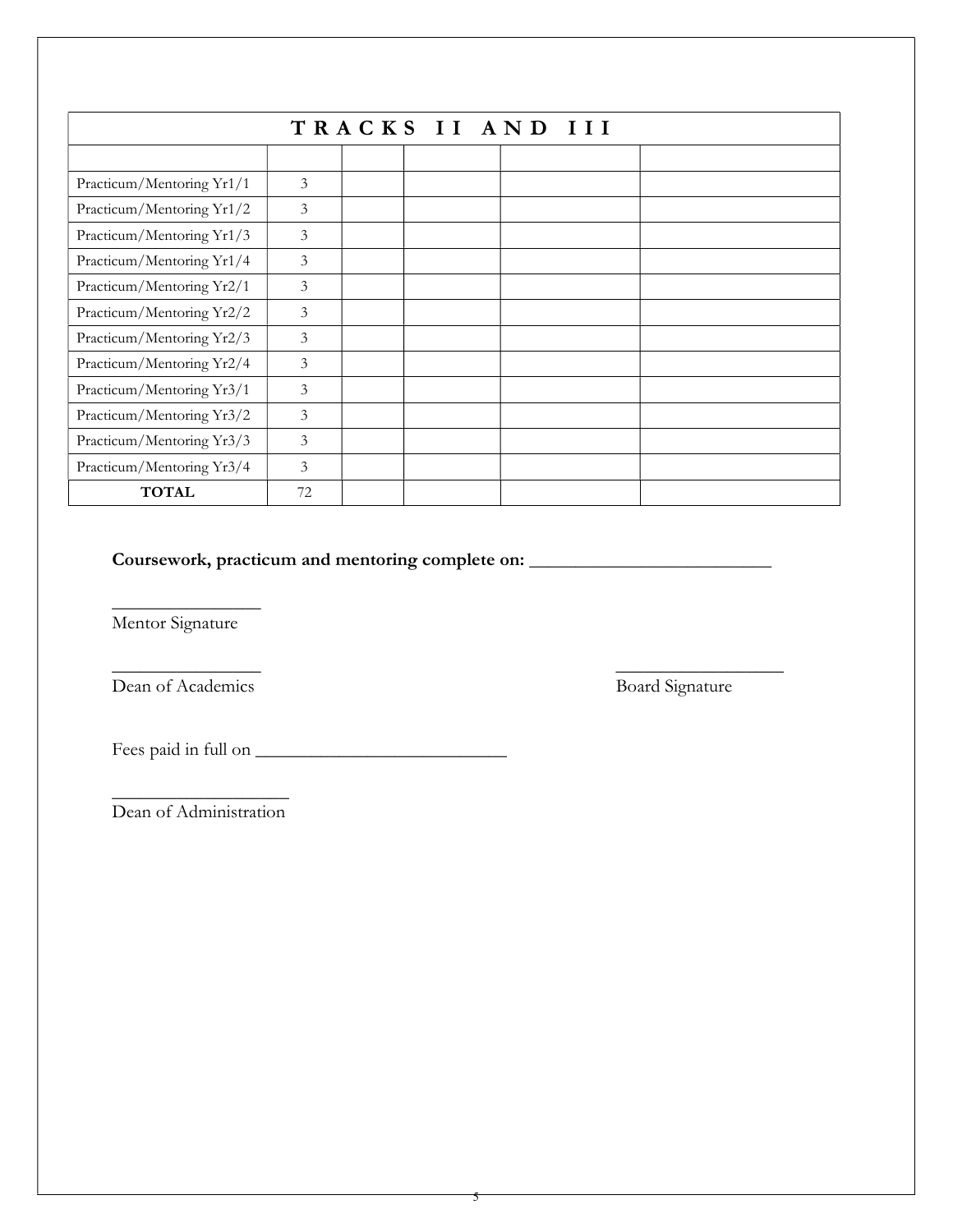

# PART II - HEART

# Guided Mentoring

6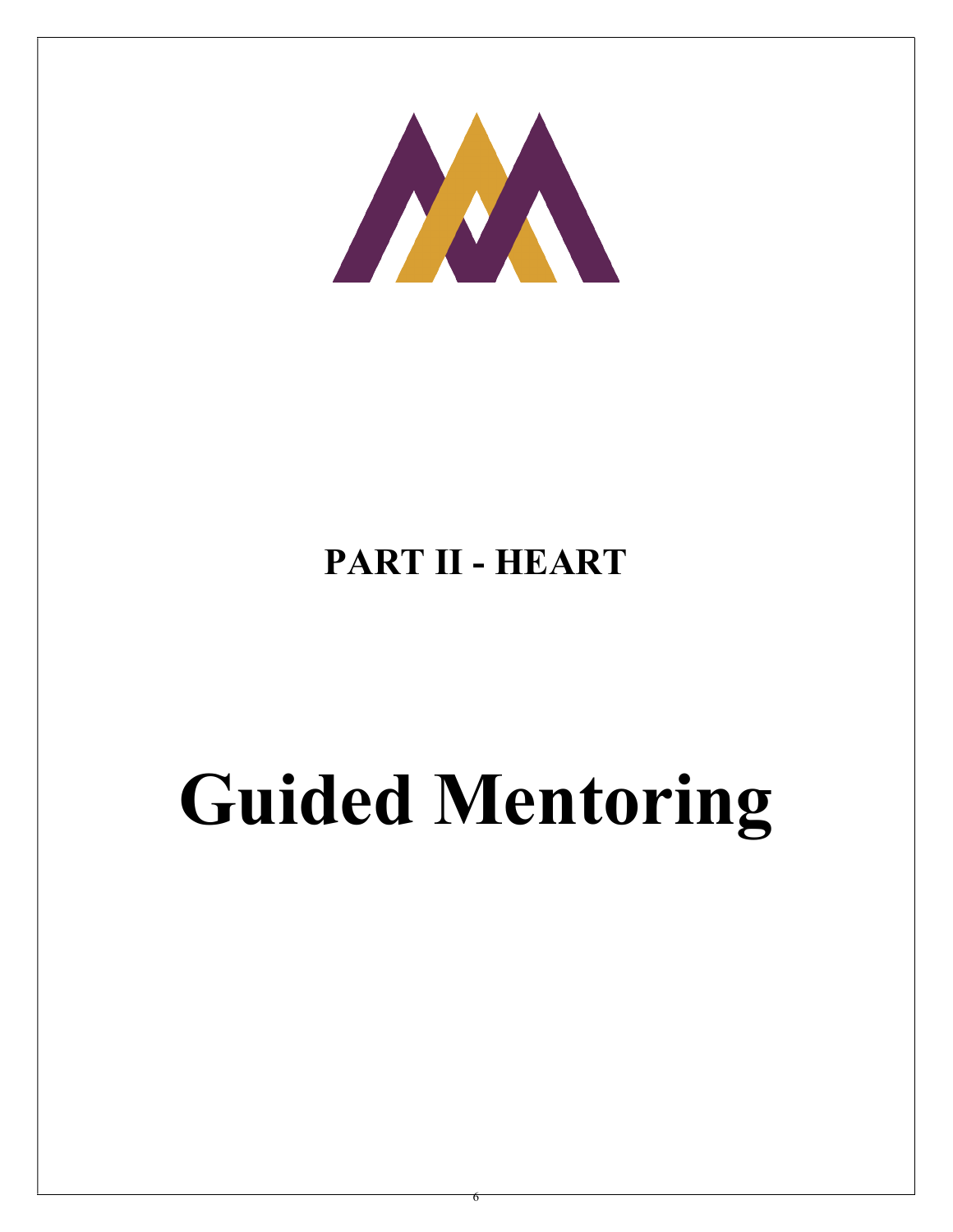# GUIDE FOR TRAINEES

# I. INTRODUCTION

Here is a trustworthy saying: If anyone sets his heart on being an overseer, he desires a noble task. 1 Timothy 3:1

 One of the greatest responsibilities and privileges of every Christian is to identify his or her gifts and calling. There are some among God's people whom He is calling to the remarkable responsibility of servant-leadership among His people. If you are reading these words you are undoubtedly entering a phase of your life in which you are asking God to confirm whether this is the calling He has placed upon your life.

 Likewise, you sense a desire to reach out to others and share the gospel in ministering in the Kingdom but lack direction. There are so many ministries like working with children, unwed mothers, fighting against abortion, caring for the sick, soup kitchens…the list seems endless. With your mentor, you can explore and talk about your gifts. Select reading material that will speak to your heart and walk with Christ. Coupled with the practicum, we hope the Spirit will lead you to find your passion.

God calls us to all walks of life. For many that means putting in eight hours at a "secular" job. God has ordained work. Even before the "fall," Adam was charged with caring for the garden. How do people minister in the workplace? Again, you and your mentor can talk about what that means. Read material that will enlighten you to your vocation and its wonderful and necessary place in His Kingdom.

 This guide is designed to help you test your gifts and calling under the guidance of a mentor. It will introduce you not only to the biblical principles but also to the practical dimensions of mentor-based training. Our prayer is the Lord will use your involvement to enable you to identify your place of maximum usefulness in the advance of His Kingdom!

#### A. WHY "MENTOR-BASED" TRAINING?

The mentor-trainee relationship focuses not merely on knowledge, but also on five pillars including calling, character, competence, content, and credentialing. This holistic approach is crucial in effective equipping for ministry. For this reason, the most effective ministry training has always been *relational.* It is an *incarnational* approach as you see the very principles of servant leadership modeled in the life of your mentor. There are several roles in which your mentor will serve you.

Teacher: Your mentor will be serving you as a teacher in the best sense of the word. As indicated above, the mentoring experience is designed to provide holistic equipping for the individual who is preparing for Kingdom leadership.

Model: Your mentor will strive to model not only ministry skills, but attitudes toward His work and His people. In 2 Thessalonians 3:9, Paul described himself as a "model" for the believers to imitate. The word translated "model" originally referred to the "visible impression of a stroke or pressure."<sup>3</sup> Undoubtedly, you will carry a deep impression from your mentor into your life and area of ministry.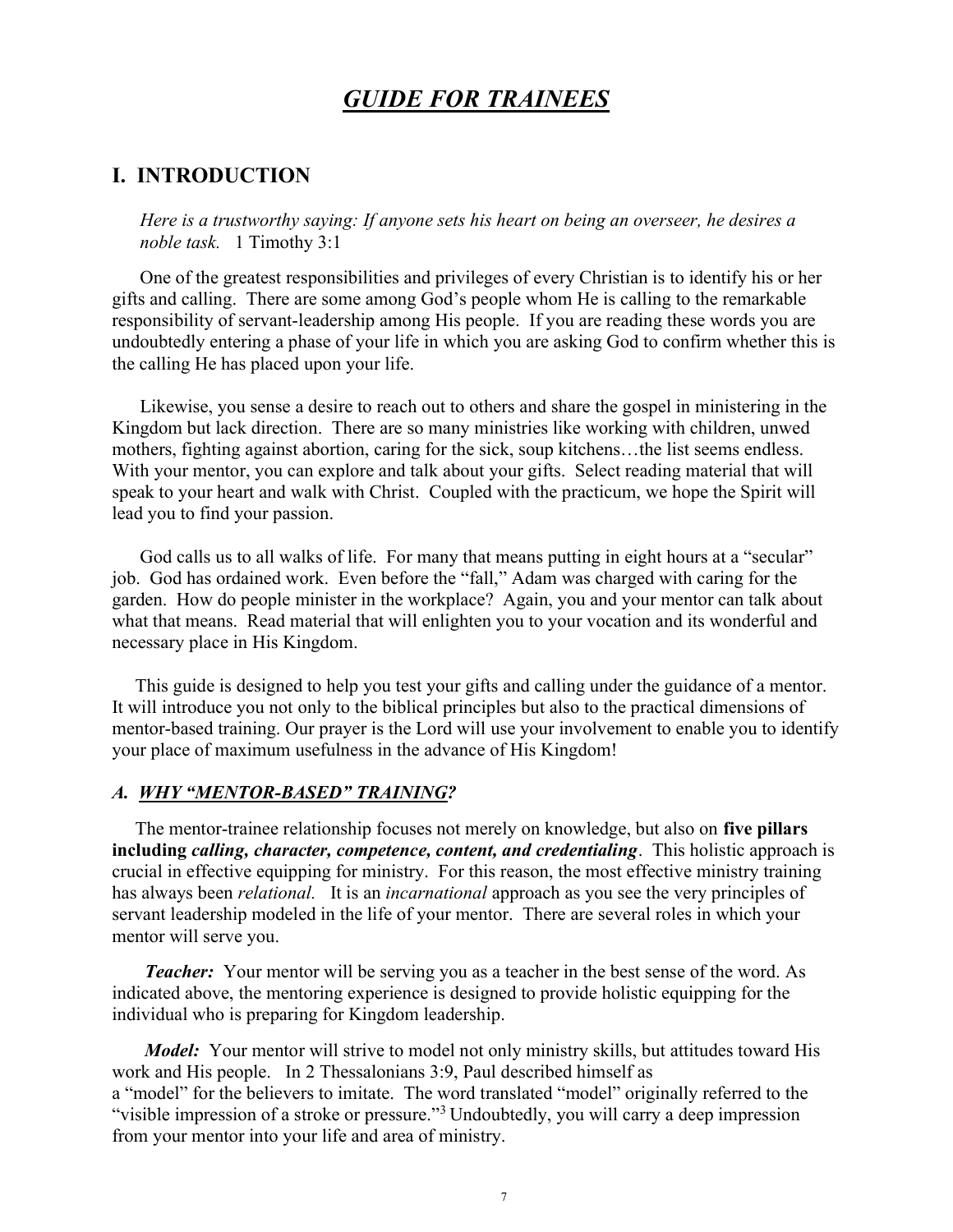**Trainer:** One of the most important commitments of your mentor is to train you in practical ministry experience. Your mentor has had years of experience in ministry and he/she will strive to share godly *wisdom* they have gained through that-experience. This approach is designed to move you from being a mere observer to being a fruitful participant in your call to ministry. This is training and equipping at its best!

**Discipler**: Ultimately, what your mentor is providing for you is discipleship in the context of a ministry be it pastoral, outreach or a workplace setting. Your mentor is committed to encourage your growth in Christ, ministry skills, and confirmation of gifts and calling. All of these are important elements of what it means to follow Christ.

# B. *QUALIFICATIONS AND COMMITMENTS OF A TRAINEE*

1. **FAITHFUL** "Let a man regard us in this manner, as servants of Christ and stewards of the mysteries of God. In this case, moreover, it is required of stewards that one be found trustworthy. 1 Corinthians 4:1-2

 a. In your life and ministry. In order to maximize your ministerial development, it is crucial your life reflects faithfulness to the Lord, your family, and your ministry. You must seek the God's strength to be faithful with all of the gifts entrusted to you and faithful to all the commitments you have made, including those you have made to complete this training.

b. To your mentor and the equipping process. Your mentor has made an extraordinary commitment to you. It is important you respect your mentor's guidance, in order to make the most of your experience. Your mentor will remain your constant source of guidance, encouragement, and support.

2. AVAILABLE In order to maintain the integrity of the relationship with your mentor and the integrity of the training process, you are asked to be willing to do the following:

 a. Attend classes and complete assignments. We are striving to bring the best instructors and practitioners available to guide you in your training. In order to gain the greatest benefit, it is crucial you strive to attend each class and keep up with your assignments. Your classroom instructor will be available, should you have questions about the classroom material. Your mentor will also serve as a resource to you.

 b. Meet with your mentor at least for 90 minutes each month. These regular times of interaction are the heartbeat of the mentor-trainee relationship. This is when you will receive the training, teaching, and encouragement from your mentor. These times should include face to face time but can be supplemented with email and telephone calls, perhaps even utilizing Skype.

c. Work with your mentor through each book assigned, the classwork items required to be reviewed and shared with your mentor. You will find that spending time with your mentor guiding you through your practicum, as well as your practical reading is a significant portion of your overall training.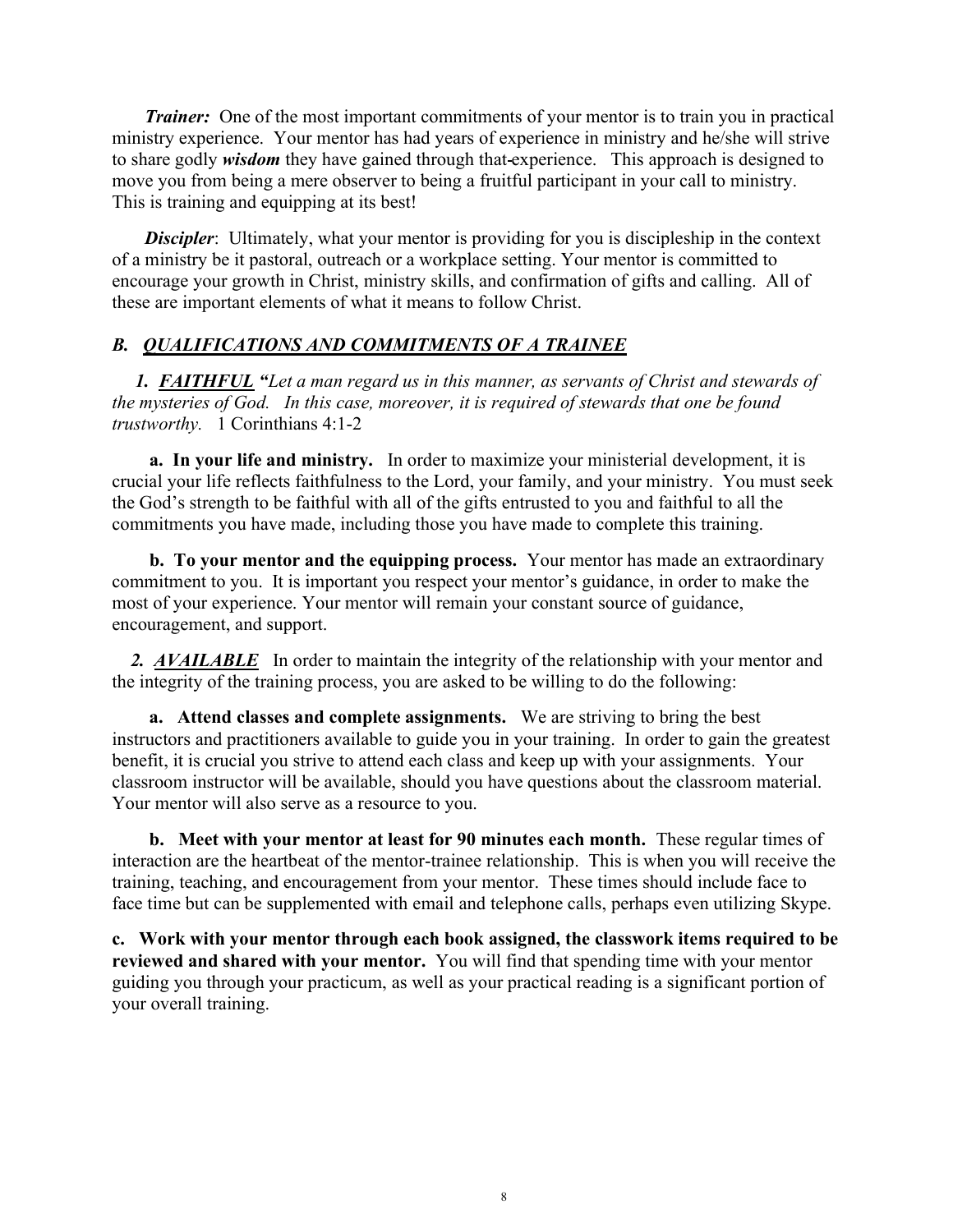# II. THE MENTORING PROCESS

# A. RELATIONSHIP: THE KEY TO EFFECTIVE TRAINING IN MINISTRY

Introductory comments: The thread woven throughout this training is the relationship between mentor and trainee. The key element of continuity is the regular meeting and conversations with your mentor. Since the key to effective mentoring is relationship it is crucial that mentoring meetings are interactive. Your mentor is committed to *listen* carefully to you, in order to tailor the time for the benefit of your growth.

# B. SETTING UP MENTORING MEETINGS

- a. Remember, the goal is to meet face-to-face with your mentor at least once a month and interact for at least 90 minutes during the month.
- b. If possible, have a regular meeting time at a regular place agreed upon for your mutual convenience.
- c. Make sure your commitment is clear. Make sure you have prepared for your meeting. This may mean not only reading from the assigned book you are working through, but carefully considering what you grasped from the reading, what it said to you and what thoughts, feelings, questions you have for your mentor.
- d. What is going on in class that you may want to talk about? Did you send your mentor the work ahead of time, so he/she will be ready to discuss it with you?
- e. What is going on in your life at home, or at work since you last met? How has your prayer time been? How much time have you been in the Word?
- f. Avoid rescheduling or postponing meetings, if at all possible. At a minimum, meet once a month and a phone call at least once in between or when something is on your mind. Perhaps you can FaceTime or Skype.

# C. MENTORING MEETINGS

- a. The seminary assigns pre-selected books for you and your mentor to read during the first two terms each year. You will work with your mentor to pick out the most appropriate reading material for the remainder of the year. These books can be chosen from a list as examples of books that will give you insight into ministry, the Gospel, and counseling at the practical level. Some of the books will be used to broaden your own faith, to enhance your own time with the King and your walk with Him. Because of your time and relationship with your mentor, the two of you may also find that other books will also be beneficial and tailored better for your season.
- b. At least once a year you will be asked to prayerfully complete a "Spiritual Life Inventory". Be honest. This inventory is for your review, as well as a tool to help your mentor in guiding you on your walk.
- c. Last but certainly not least, your mentor will constantly want an update on where you are in completing your practicum. In some areas, their involvement will be more of an overseer and guide but there will be certain areas where their involvement is critical.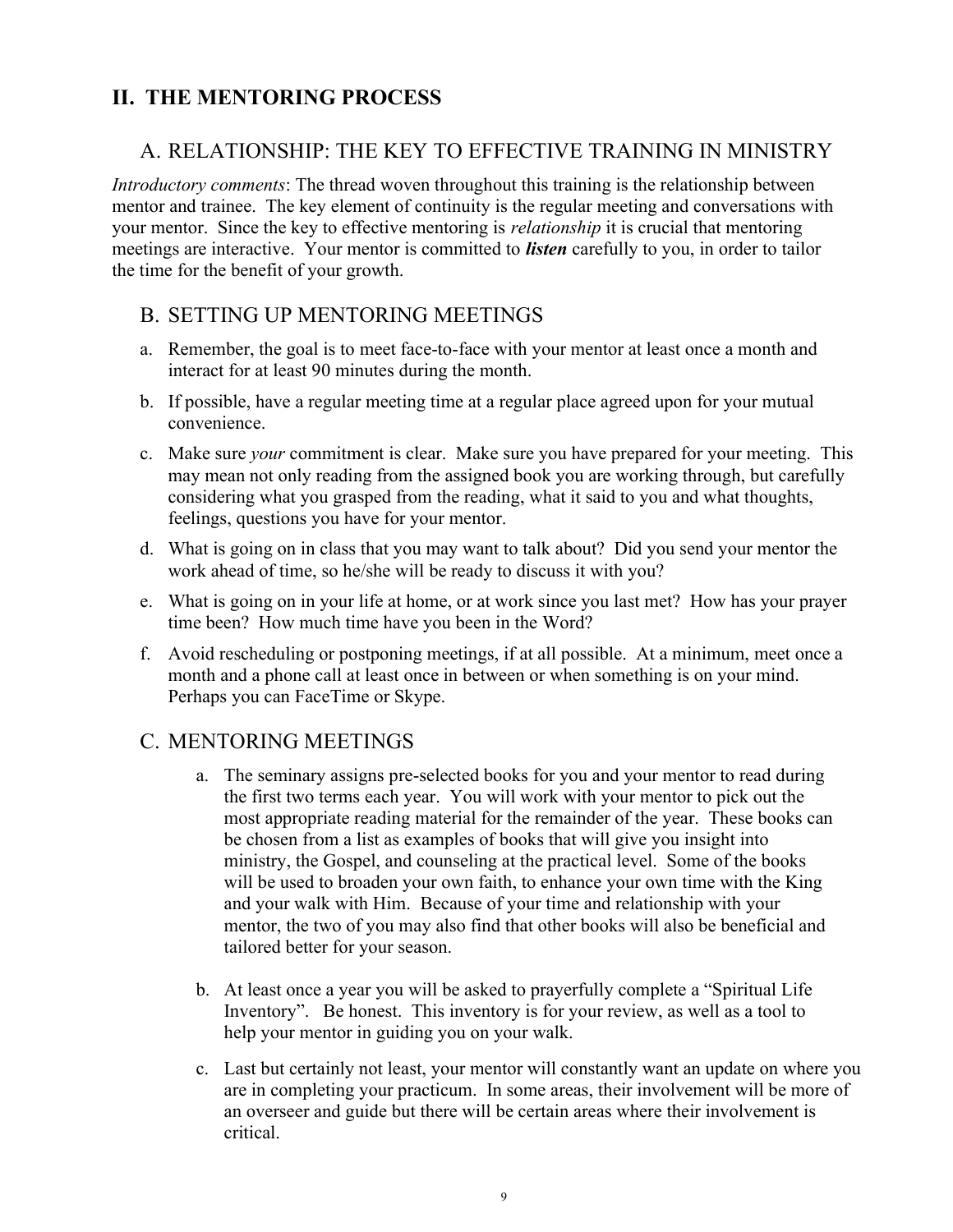Discussions on the Five Pillars – During your time with your mentor you can expect that the conversation will include the following pillars.

# 1) Character

 It should be no surprise, qualifications for ministry in the New Testament (1 Timothy 3; Titus 1) focus on the issues of character. Of the qualifications for office listed in 1 Timothy 3, only "apt to teach" refers to a pastoral ministry competency. All others are character traits. John Frame notes "these traits are the same as those required of all Christians; they are not a special morality for the spiritually elite. What will help you grow in character?

- a) Heart-focused Remember that it starts with the "heart." Proverbs 4:23 "Watch over your heart with all diligence, for from it flow the springs of life." (cf. Isaiah 29:13; Matt 12:33ff).
- b) Scripturally-Grounded (Hebrews 4:12)
	- 1) Ground your discussion in the Scriptures. The Spirit-empowered Word is the means of transformation for us all.
	- 2) Search and be searched by the Scriptures The Spiritual Life Inventory will aid in the discussion of your personal walk with Christ.
- c) Grace-Filled

 "You, therefore, my son, be strong in the grace that is in Christ Jesus." (2 Timothy 2:1) These are the words that immediately precede Paul's admonition to Timothy to disciple others. It is ultimately the grace of God and our security in Him that gives us the freedom to honestly assess ourselves. Transparency in the mentor-trainee relationship is possible when grounded in the grace of our Lord Jesus. The mentor will model this security by being transparent in sharing his own character struggles and victories. This contributes to providing a "safe" environmental for you to share your own struggles. Don't be afraid to share your deepest struggles and concerns with your mentor. He or she is committed to help you grow.

d) Mentor-Modeled

 This is one of the greatest challenges to the mentor. Paul could write in 1 Corinthians 11:1, "Be imitators of me, just as I also am of Christ." (Also see Philippians 3:17; 2 Thess. 3:9.) "The teacher teaches not only by word, but also by life. In a sense this is not a second form of teaching, but rather an extension of the first; for 'exemplary individuals' are those in whom the Word of God has taken root – who obey it and proclaim it in power."<sup>1</sup> Your mentor, by God's grace will, model not only strengths, but how to acknowledge and address weakness and sin in his or her own heart and life.

e) Holistic Transformation-Purposed (Romans 8:29; 12:1-2)

 Remember, the goal is not merely the dissemination of information but the transformation of character.

<sup>1</sup> Ibid. p. 375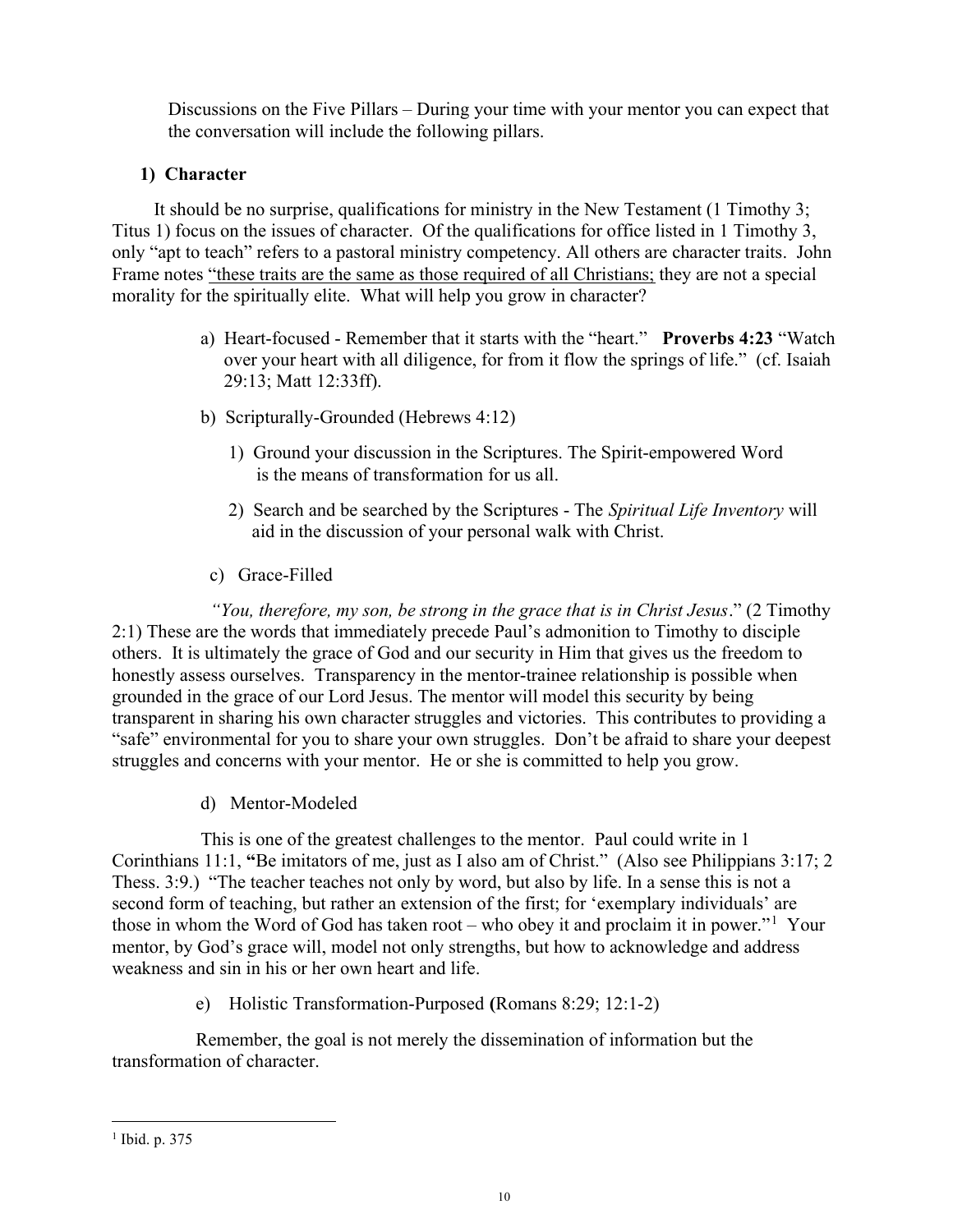### 2) Call to Ministry

 This will be the subject of the first meeting that will provide material for review and discussion with the trainee. Your mentor will largely be monitoring understanding and confirmation of God's call in your life. Your mentor will also share his or her story of God's calling on his or her life which will help remind you that

 a) Calling is Personal. God moves in different ways (circumstances, people) in each of our lives to confirm the call.

b) Calling is often a **Process**. There is often a series of experiences and a plurality of voices the Lord uses to confirm a call to a certain vocation or ministry.

#### 3) Competence

 It is extremely important trainees be given well-balanced exposure to ministry skills and competencies, based on where they believe the Spirit is leading them. As mentioned previously, each year your mentor will walk with you through two books selected for your training. Ideally, your mentor will work through the **Reflection Exercises** as you walk through the reading. Again, growth in ministry competencies cannot be divorced from the knowledge necessary to accomplish these tasks or the character of those doing the ministry.

## 4) Content

 For most of your classes the syllabus will point to required interaction with your mentor. Be sure to anticipate this activity and share right away with your mentor the additional involvement that will be required each term based on the course(s) you are taking. Further,

- a) Do not hesitate to tell your mentor how the course work is going.
- b) Do not hesitate to tell your mentor if you have questions or problems.
- c) Do not hesitate to contact the classroom instructor if you need assistance

# 5) Credentialing

 If you are on the path towards pastoral ministry as in licensure and ordination, one of your early assignments will be to secure the requirements for the position you wish to obtain (or retain), and to prayerfully prepare a timeline for completing the process. Your mentor will help encourage you to progress toward this goal. This can be a very frustrating process, unless it is regularly monitored. Your mentor will regularly nudge and encourage you along the way! Remember, it is *your responsibility* to make the necessary contacts to get the process going.

# D. EVALUATIONS

 Each term you and your mentor will complete a meeting form which will document your time together. The mentor completes a "Mentor Assessment" report and the student the "Mentor Meeting" report. Based on your participation in reading your book during the term, and your meetings, along with your involvement in discussion on your class involvement (among other things) your mentor will give you a grade. If you have failed to read the assigned book, or enter into an appropriate discussion regarding the book, you cannot receive more than a "C" grade.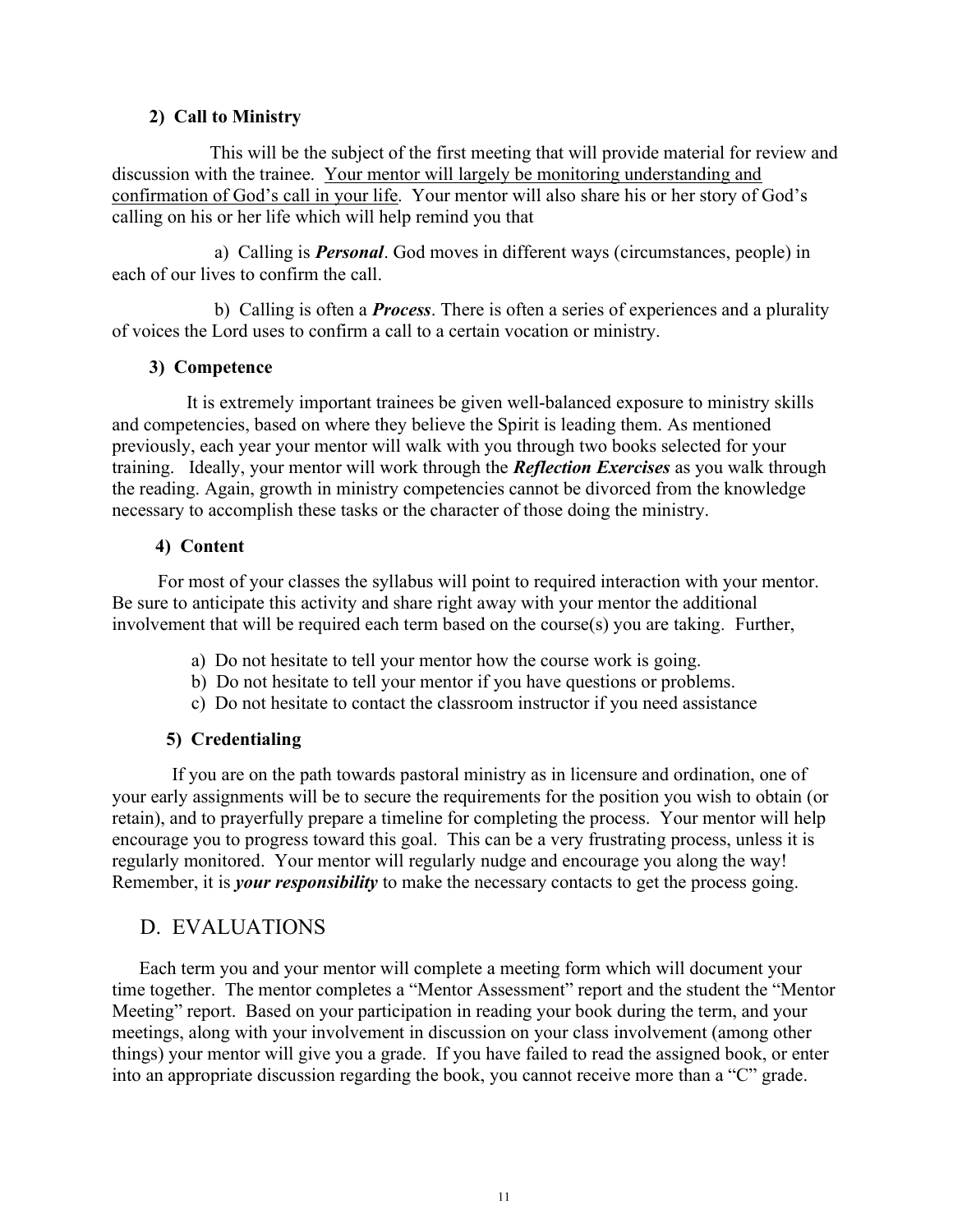# READING ASSIGNMENTS FOR CURRICULUM PART II

In order to fulfill the hours required in this part of the curriculum, you will be required to keep track of your reading and discuss each book with your mentor. At the end of each term you will be asked to provide a summary sheet which will include something about the author, the context of the book, highlights of what you found relevant and practical towards your own personal life/walk, and your ministry. Here are some examples of the books that are on the approved list.

## Your mentor may also have other books that have been approved subsequent to this date.

| <b>Practical Theology</b> | Desiring God – John Piper                                                                                                                       |
|---------------------------|-------------------------------------------------------------------------------------------------------------------------------------------------|
| Pastor Counseling         | How People Change – Timothy Lane & Paul David Tripp<br>The Pastor and Counseling – Jeremy Pierre & Deepak Reju                                  |
| Gospel in Practice        | Measure of a Man – Gene Getz<br>The Shepherd Leader at Home – Tim Witmer                                                                        |
| <b>Practical Ministry</b> | Dangerous Calling – Paul David Tripp<br>The Leaders Journey – Robert Creech & Trisha Taylor<br>Resilient Ministry – Bob Burns & Tasha D Chapman |
| Spiritual Discipline      | A Praying Life – Paul Miller<br>Disciplines of a Godly Man – Kent Hughes<br>Disciplines of a Godly Woman – Barbara                              |
| Open                      | God's Passion for His Glory - John Piper<br>The Meaning of Marriage – Tim Keller                                                                |

#### Criteria for Evaluation of Part II:

Although evaluating much of Part II is subjective, students will be evaluated/graded on a similar basis as Part I.

- $\mathbf{A}$  (90-100) = work done by the student *exceeds* what was required by the mentor
- $\bf{B}$  (80-89) = the student has completed every requirement of the mentor
- $C(70-79)$  = all work was completed, but could have been better
- $I =$  the student has not *yet* completed all required work and has been granted extra time to finish
- **= the student has failed to complete** *all* **the required work in the time permitted**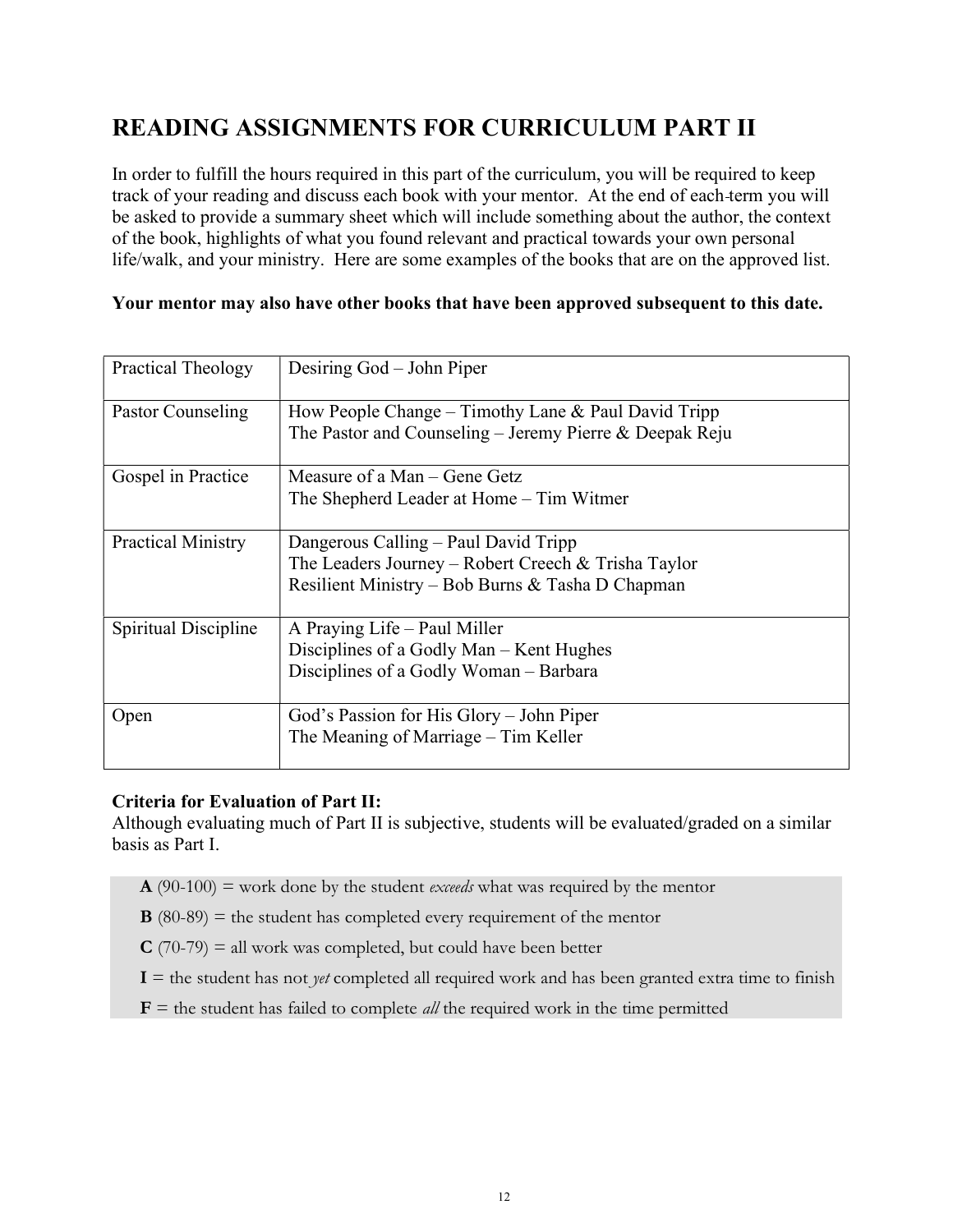# III. Recommended Learning Activities and Resources for the Development of Godly Character<sup>2</sup>

To Be Discussed at Mentoring Meetings

 Date Completed

| The Spiritual Life and Leadership Inventory p.14 |  |
|--------------------------------------------------|--|
| The Personal and Family Life Inventories p.20    |  |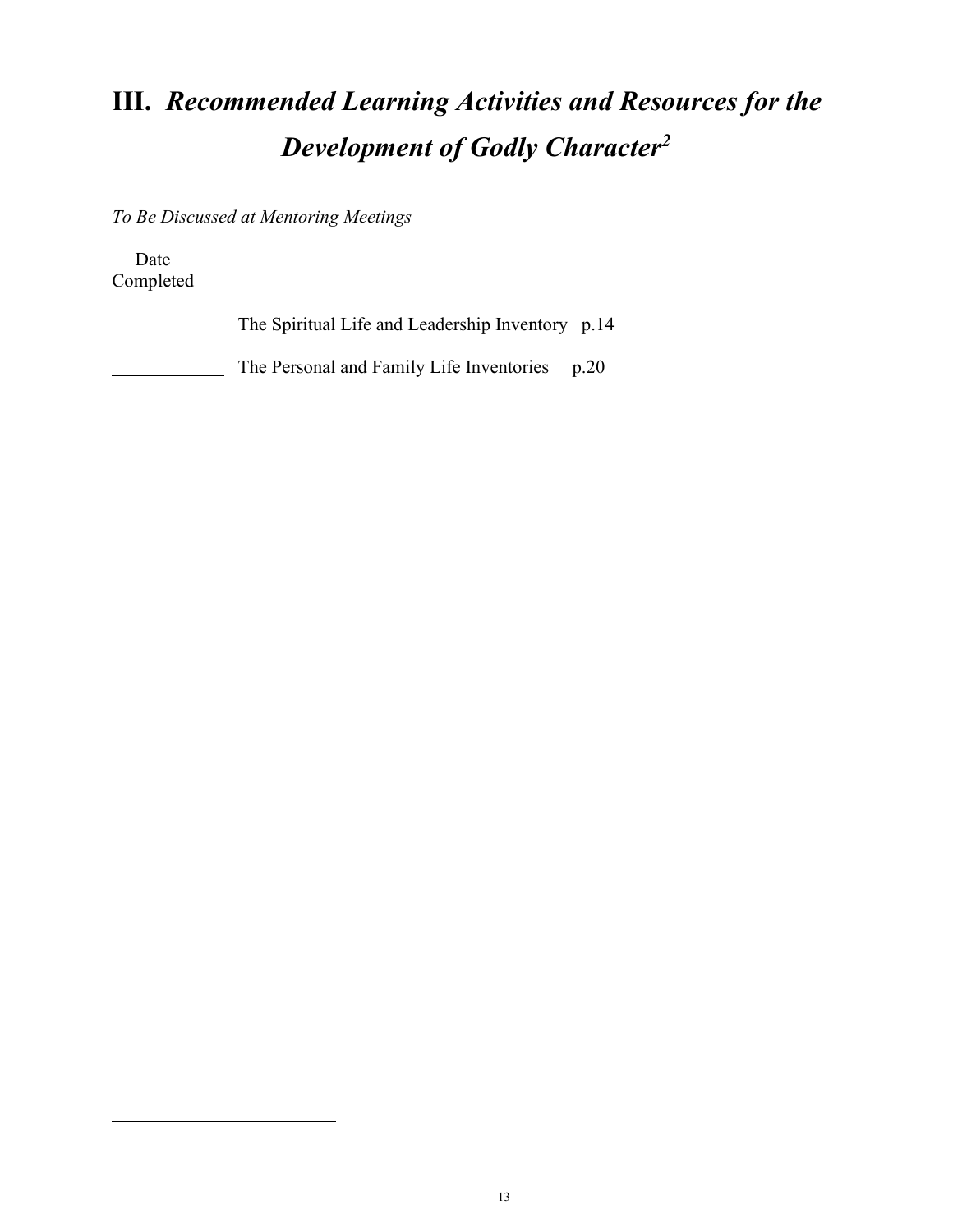# METRO ATLANTA SEMINARY SPIRITUAL INVENTORY

# I WORSHIP AND SPIRITUAL DISICPLINES

- 1. In a given month, how many times do attend worship services? a) One b) Two c) Three d) Four
- 2. In a given week, how many days do you engage in some private devotion (i.e. Bible reading, prayer) a) One b) Three d) Five d) Seven

Describe your "devotional" practices. What do you tend to do? (i.e. Bible reading, prayer)

 $\_$  , and the set of the set of the set of the set of the set of the set of the set of the set of the set of the set of the set of the set of the set of the set of the set of the set of the set of the set of the set of th

 $\_$  , and the set of the set of the set of the set of the set of the set of the set of the set of the set of the set of the set of the set of the set of the set of the set of the set of the set of the set of the set of th

On a given day, how much time do you spend in intercessory prayer?

- a) 5 minutes or less b) 10-20minutes c) 30 minutes or more
- 3. What percentage of income (before taxes) do you give to the church and/or Christian work
	- a) None b)  $0.4\%$  c)  $5.9\%$  d) $10\%$  or more

On a practical level, what do you find to be the biggest challenge in giving to God's kingdom work?

 $\_$  , and the set of the set of the set of the set of the set of the set of the set of the set of the set of the set of the set of the set of the set of the set of the set of the set of the set of the set of the set of th

 $\_$  , and the set of the set of the set of the set of the set of the set of the set of the set of the set of the set of the set of the set of the set of the set of the set of the set of the set of the set of the set of th

 $\_$  , and the set of the set of the set of the set of the set of the set of the set of the set of the set of the set of the set of the set of the set of the set of the set of the set of the set of the set of the set of th  $\_$  , and the set of the set of the set of the set of the set of the set of the set of the set of the set of the set of the set of the set of the set of the set of the set of the set of the set of the set of the set of th  $\_$  , and the set of the set of the set of the set of the set of the set of the set of the set of the set of the set of the set of the set of the set of the set of the set of the set of the set of the set of the set of th  $\_$  , and the set of the set of the set of the set of the set of the set of the set of the set of the set of the set of the set of the set of the set of the set of the set of the set of the set of the set of the set of th

4. In the areas listed above (worship, devotional practice, and giving) which area do you believe needs most "attention" this coming year? Is there something your mentor could help with?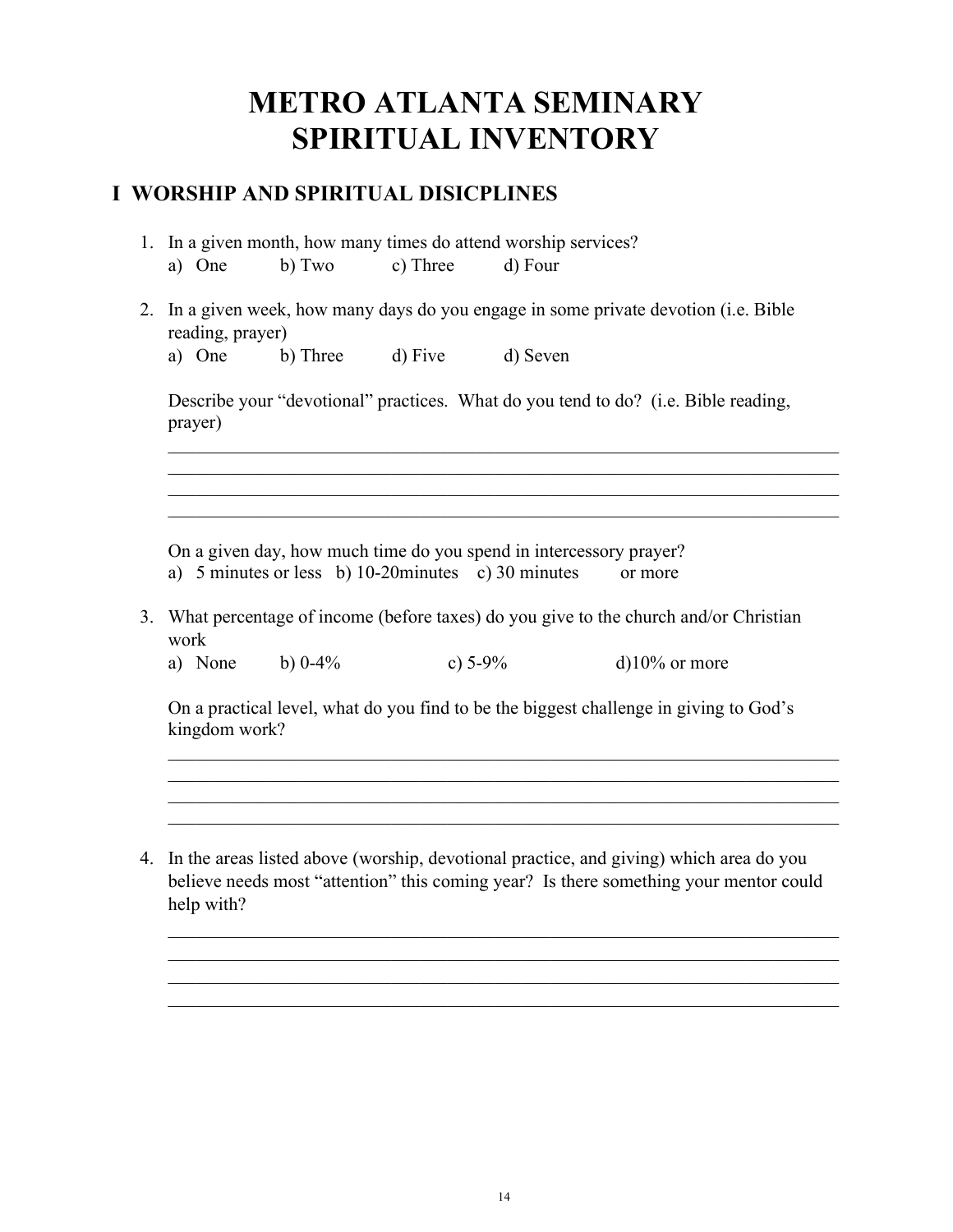# II CHARACTER

| 1. To what degree, on a daily basis, do you struggle with the use of your tongue? (i.e. |
|-----------------------------------------------------------------------------------------|
| critical spirit, gossip, slander)                                                       |

| Not At All                                                                                                     |          |                |                |                |   |                                                                                                                                                                             |
|----------------------------------------------------------------------------------------------------------------|----------|----------------|----------------|----------------|---|-----------------------------------------------------------------------------------------------------------------------------------------------------------------------------|
| demonstrated?                                                                                                  |          |                |                |                |   | If you answered 2-5, how will the negative use of your "tongue" most often be                                                                                               |
|                                                                                                                |          |                |                |                |   |                                                                                                                                                                             |
|                                                                                                                |          |                |                |                |   | To what degree, on a daily basis, do you struggle with being honest (i.e. telling the truth<br>as opposed to lying or "stretching the truth") in your dealings with others? |
| Not At All                                                                                                     | $\sim$ 1 | $\overline{2}$ | 3 <sup>7</sup> | $\overline{4}$ | 5 | Often                                                                                                                                                                       |
| demonstrated?                                                                                                  |          |                |                |                |   | If you answered 2-5, how will your lack of honesty be anger/frustration most often be                                                                                       |
|                                                                                                                |          |                |                |                |   |                                                                                                                                                                             |
|                                                                                                                |          |                |                |                |   | To what degree, on a daily basis, do you struggle with outwardly demonstrating anger                                                                                        |
|                                                                                                                |          | $\overline{2}$ | 3 <sup>7</sup> | $\overline{4}$ | 5 | Often                                                                                                                                                                       |
|                                                                                                                |          |                |                |                |   | If you answered 2-5, how will the anger/frustration most often be demonstrated?                                                                                             |
|                                                                                                                |          |                |                |                |   |                                                                                                                                                                             |
| and frustration? (i.e. yelling, cursing, throwing things)<br>Not At All 1<br>boundaries with the opposite sex? |          |                |                |                |   | To what degree, on a daily basis, do you struggle with sexual lust and or setting healthy                                                                                   |

If you answered 2-5, how will the sexual lust most often be demonstrated?

 $\_$  , and the set of the set of the set of the set of the set of the set of the set of the set of the set of the set of the set of the set of the set of the set of the set of the set of the set of the set of the set of th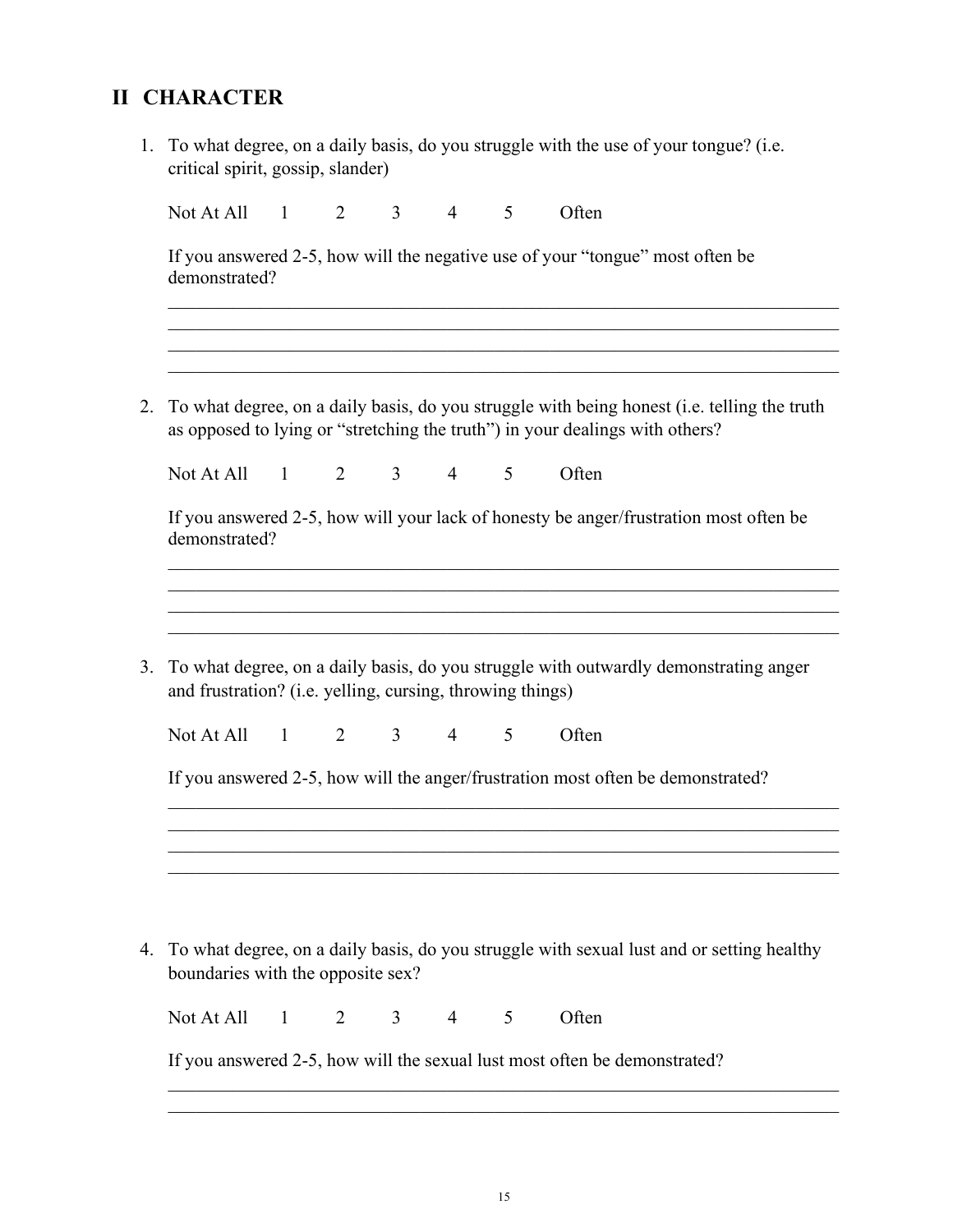|  |  |  |  | 5. To what degree do you struggle with abuse of alcohol? |
|--|--|--|--|----------------------------------------------------------|
|  |  |  |  |                                                          |

Not At All 1 2 3 4 5 Often

If you answered 2-5, how do you drink and how many drinks do you typically drink in one setting?

 $\_$  , and the set of the set of the set of the set of the set of the set of the set of the set of the set of the set of the set of the set of the set of the set of the set of the set of the set of the set of the set of th  $\_$  , and the contribution of the contribution of  $\mathcal{L}_\mathcal{A}$  , and the contribution of  $\mathcal{L}_\mathcal{A}$ 

 $\mathcal{L}_\mathcal{L} = \{ \mathcal{L}_\mathcal{L} = \{ \mathcal{L}_\mathcal{L} = \{ \mathcal{L}_\mathcal{L} = \{ \mathcal{L}_\mathcal{L} = \{ \mathcal{L}_\mathcal{L} = \{ \mathcal{L}_\mathcal{L} = \{ \mathcal{L}_\mathcal{L} = \{ \mathcal{L}_\mathcal{L} = \{ \mathcal{L}_\mathcal{L} = \{ \mathcal{L}_\mathcal{L} = \{ \mathcal{L}_\mathcal{L} = \{ \mathcal{L}_\mathcal{L} = \{ \mathcal{L}_\mathcal{L} = \{ \mathcal{L}_\mathcal{$ 

 $\_$  , and the set of the set of the set of the set of the set of the set of the set of the set of the set of the set of the set of the set of the set of the set of the set of the set of the set of the set of the set of th  $\_$  , and the set of the set of the set of the set of the set of the set of the set of the set of the set of the set of the set of the set of the set of the set of the set of the set of the set of the set of the set of th

6. To what degree, does your life demonstrate the "love of money"?

Not At All 1 2 3 4 5 Often

If you answered 2-5, what is it about your lifestyle, which may indicate a tending toward a "love of money"?

 $\_$  , and the set of the set of the set of the set of the set of the set of the set of the set of the set of the set of the set of the set of the set of the set of the set of the set of the set of the set of the set of th

 $\_$  , and the set of the set of the set of the set of the set of the set of the set of the set of the set of the set of the set of the set of the set of the set of the set of the set of the set of the set of the set of th

 $\mathcal{L}_\mathcal{L} = \{ \mathcal{L}_\mathcal{L} = \{ \mathcal{L}_\mathcal{L} = \{ \mathcal{L}_\mathcal{L} = \{ \mathcal{L}_\mathcal{L} = \{ \mathcal{L}_\mathcal{L} = \{ \mathcal{L}_\mathcal{L} = \{ \mathcal{L}_\mathcal{L} = \{ \mathcal{L}_\mathcal{L} = \{ \mathcal{L}_\mathcal{L} = \{ \mathcal{L}_\mathcal{L} = \{ \mathcal{L}_\mathcal{L} = \{ \mathcal{L}_\mathcal{L} = \{ \mathcal{L}_\mathcal{L} = \{ \mathcal{L}_\mathcal{$ 

7. Is there a specific area, regarding character, you struggle with that has not been mentioned above?

# III FAMILY AND OTHER RELATIONSHIPS

 $\overline{\phantom{a}}$  , which is a set of the set of the set of the set of the set of the set of the set of the set of the set of the set of the set of the set of the set of the set of the set of the set of the set of the set of th

If marriage and/or children does not apply to you, you may skip questions 1-2, and go to question 3.

1. If married, describe the quality of your relationship with your spouse?

What does repentance look like for you as it relates to your spouse?

 $\_$  , and the set of the set of the set of the set of the set of the set of the set of the set of the set of the set of the set of the set of the set of the set of the set of the set of the set of the set of the set of th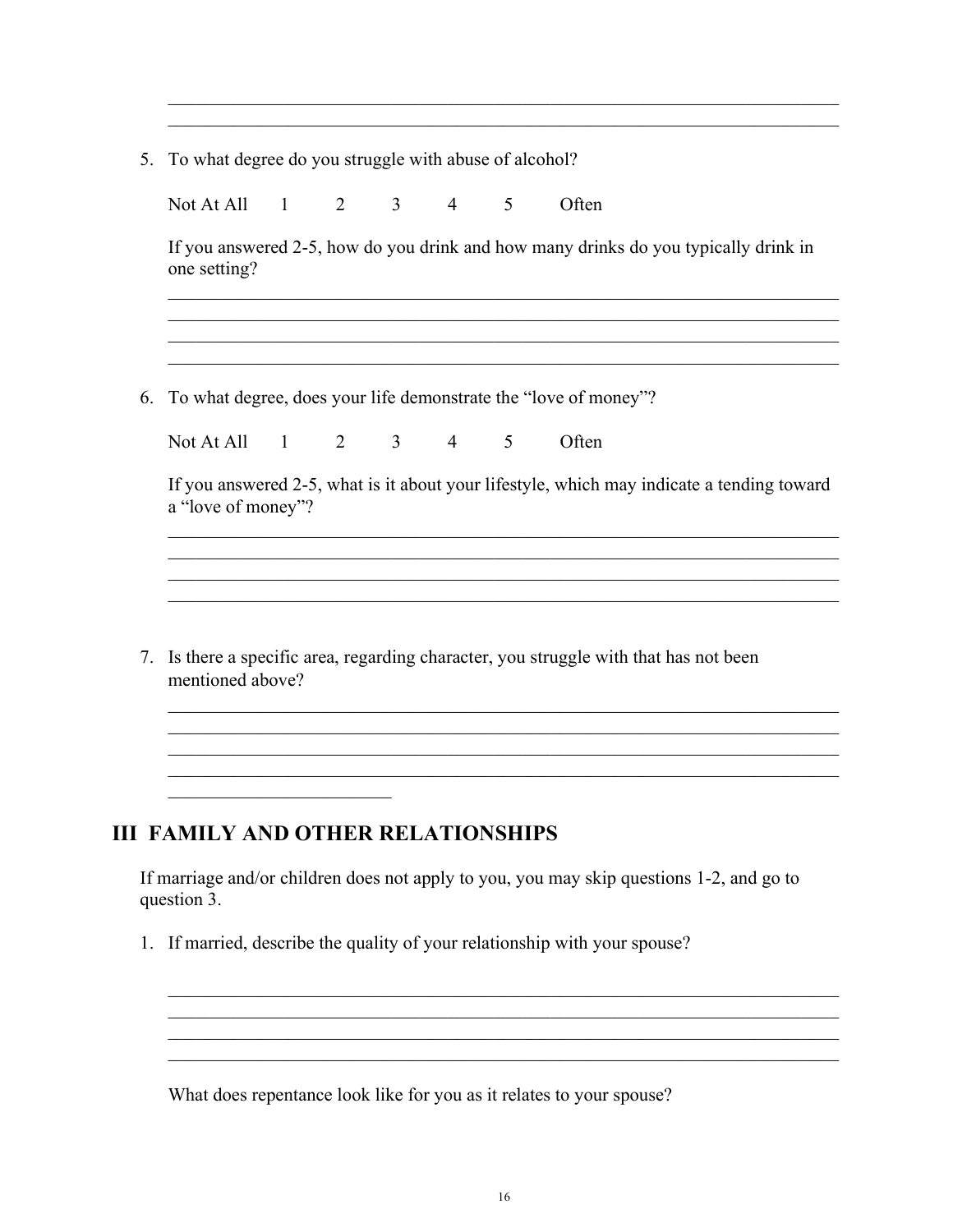Is there a specific area in your marriage you need to focus attention to? If so, what is it?

and the control of the control of the control of the control of the control of the control of the control of the <u> 1989 - Johann Stoff, amerikansk politiker (d. 1989)</u>

2. If you have children, evaluate the quality of your relationship with them?

What does repentance look like for you, as it relates to your children?

Is there a specific area regarding your relationship with your children that you need to give focused attention to? If so, what is it?

<u> 1989 - Johann Stoff, deutscher Stoffen und der Stoffen und der Stoffen und der Stoffen und der Stoffen und der</u> <u> 1989 - Johann Stoff, amerikansk politiker (d. 1989)</u>

3. Do you have "accountable" relationships with other Christians? If so, can you describe, what that looks like and often do you meet?

# **IV Vocation**

1. Evaluate the quality of your work in your vocational call. Do you struggle to give your best to your employer?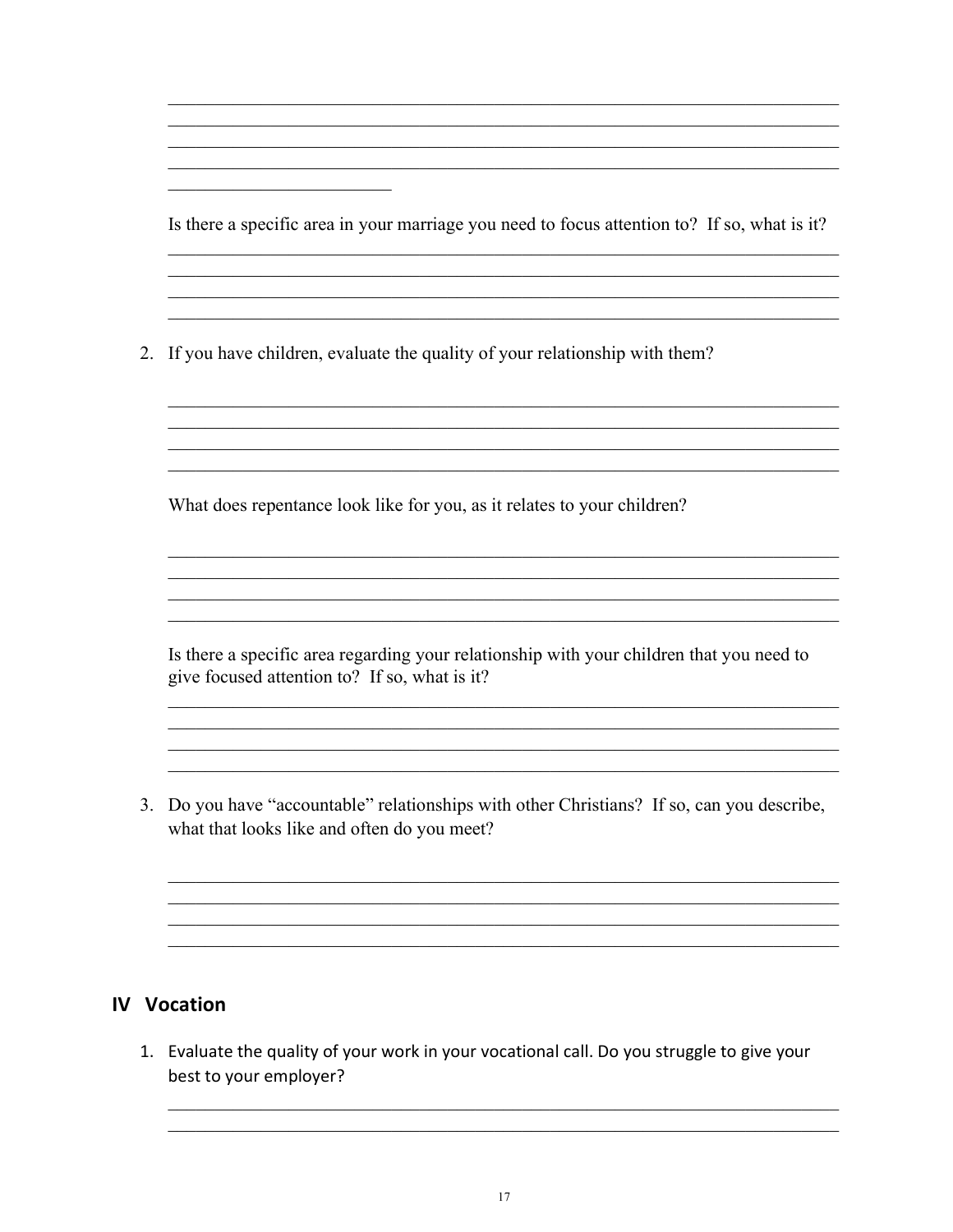2. What do you like or not like about what you do? Is it financially sufficient?

<u> 1989 - Johann John Stein, marwolaeth a brenin a brenin a brenin a brenin a brenin a brenin a brenin a brenin</u>

3. What vocational aspirations do you have?

# V Health

1. Evaluate your health. Physically, how are you doing? Do you get an annual checkup?

2. What do you do to "re-charge your battery"? What do you do for "fun"?

3. What actions do you need to take to have better health as far as you can?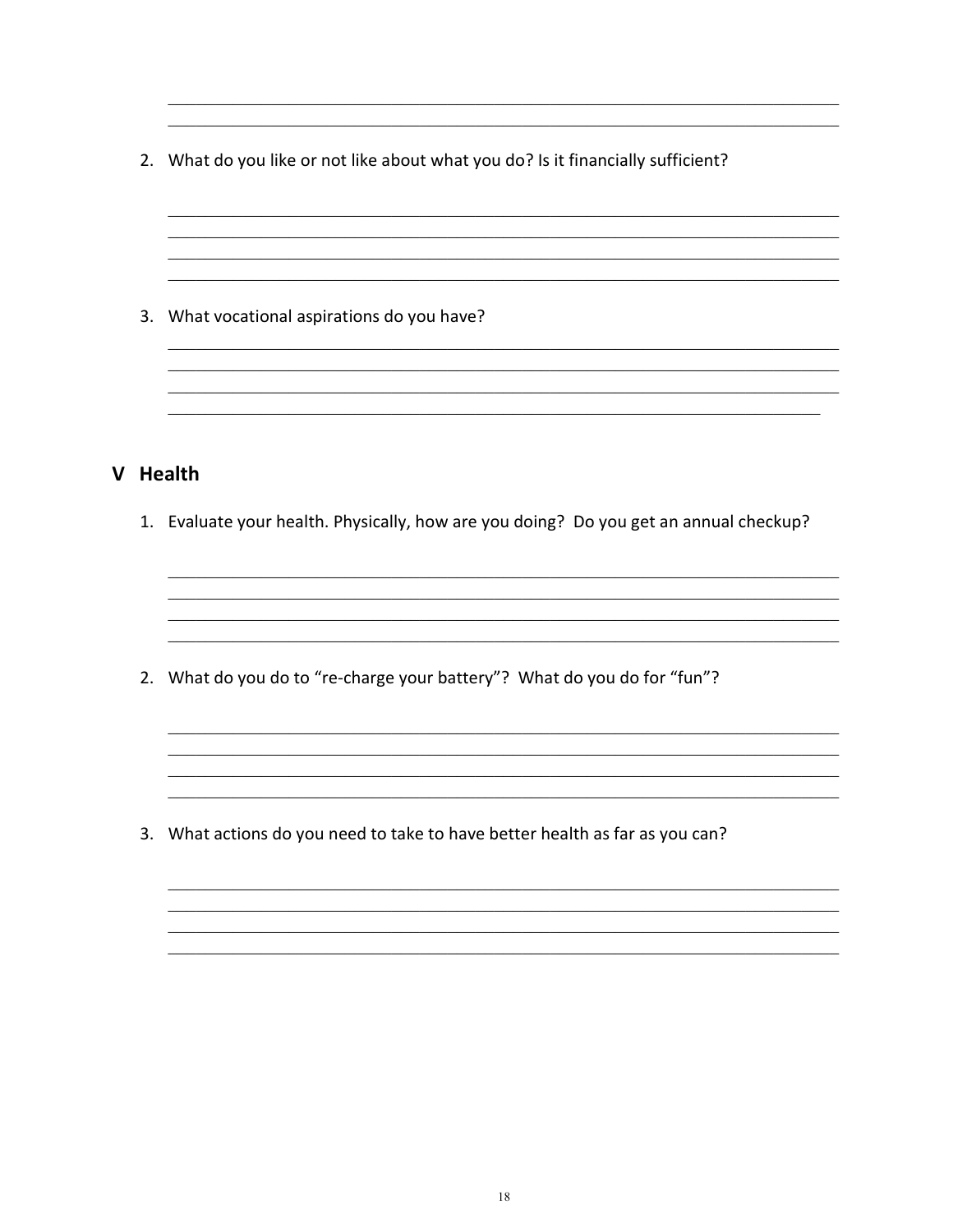Here are some specific ways to begin working with your mentor this first year:

# PERSONAL LIFE INVENTORY

# PRAYER

- 1. In 50 words or less describe the ideal prayer life
- 2. Why is prayer critical for the Christian leader?
- 3. List the top 3 barriers to your prayer life
- 4. Develop a 3-month plan to enhance your prayer life

# WORD

- 1. List one way God's Word has nurtured you in your faith
- 2. How would you honestly evaluate the importance of the Word in your life and why
- 3. What is your greatest need when it comes to God's Word?
- 4. List two barriers to meeting that need:
- 5. Develop a 3-month plan to have more consistency in God's Word

# CHURCH/FELLOWSHIP

- 1. What do you see as the greatest need in the Church of Christ today?
- 2. List one way your fellowship with other believers has been used in your own sanctification.
- 3. List two barriers that hinder biblical fellowship.
- 4. What is your greatest need when it comes to fellowship in the church?
- 5. Develop a 3-month plan to better enhance your love for and fellowship in the your local church.

# FAMILY LIFE INVENTORY

# Generally:

- 1. Describe the role and effect of marriage/family on ministry.
- 2. How would you rate *your* family life and why?
- 3. What do you see as the greatest need in Christian marriages today?
- 4. What is the greatest need in Christian families today?

# Specifically: SPOUSE

- 1. How would you rate your prayer life with your spouse and why?
- 2. How would you rate your devotional life with your spouse and why?
- 3. How would you rate your encouragement or discipleship with your spouse and why?
- 4. How would you rate your overall relationship with your spouse and why?
- 5. List the top two barriers to a stronger spiritual life in marriage.
- 6. Develop a 3-month plan to be a better shepherd to your spouse.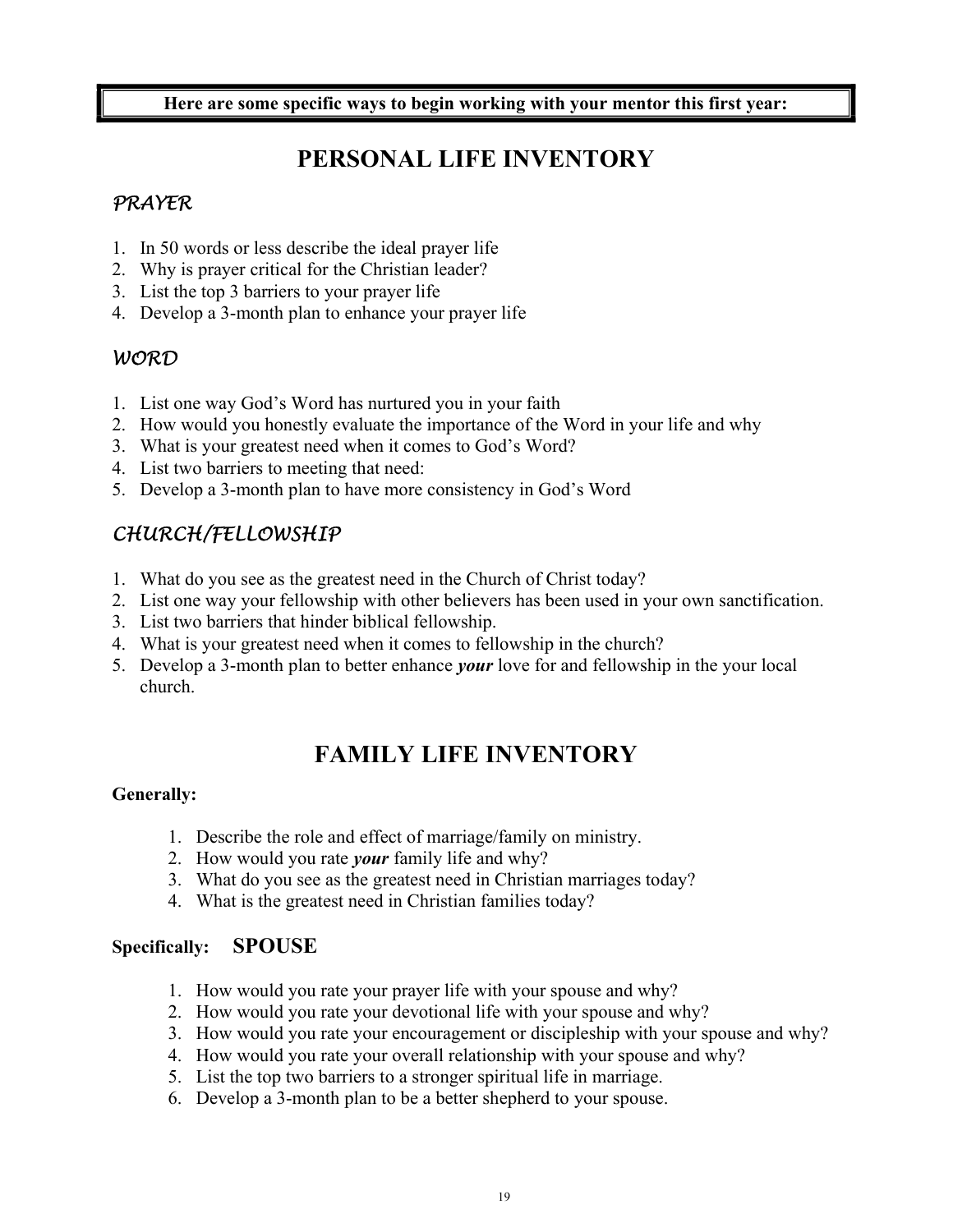# Specifically: CHILDREN

- 1. How would you rate your overall relationship with your children and why?
- 2. How would you rate the time spent with your children?
- 3. What do your children need most from you?
- 4. What is your prayer for your children?
- 5. Develop a 3-month plan to better shepherd them

# **CONCLUSION**

- 1. What is your greatest need in shepherding your family?
- 2. What is your greatest fear in shepherding your family?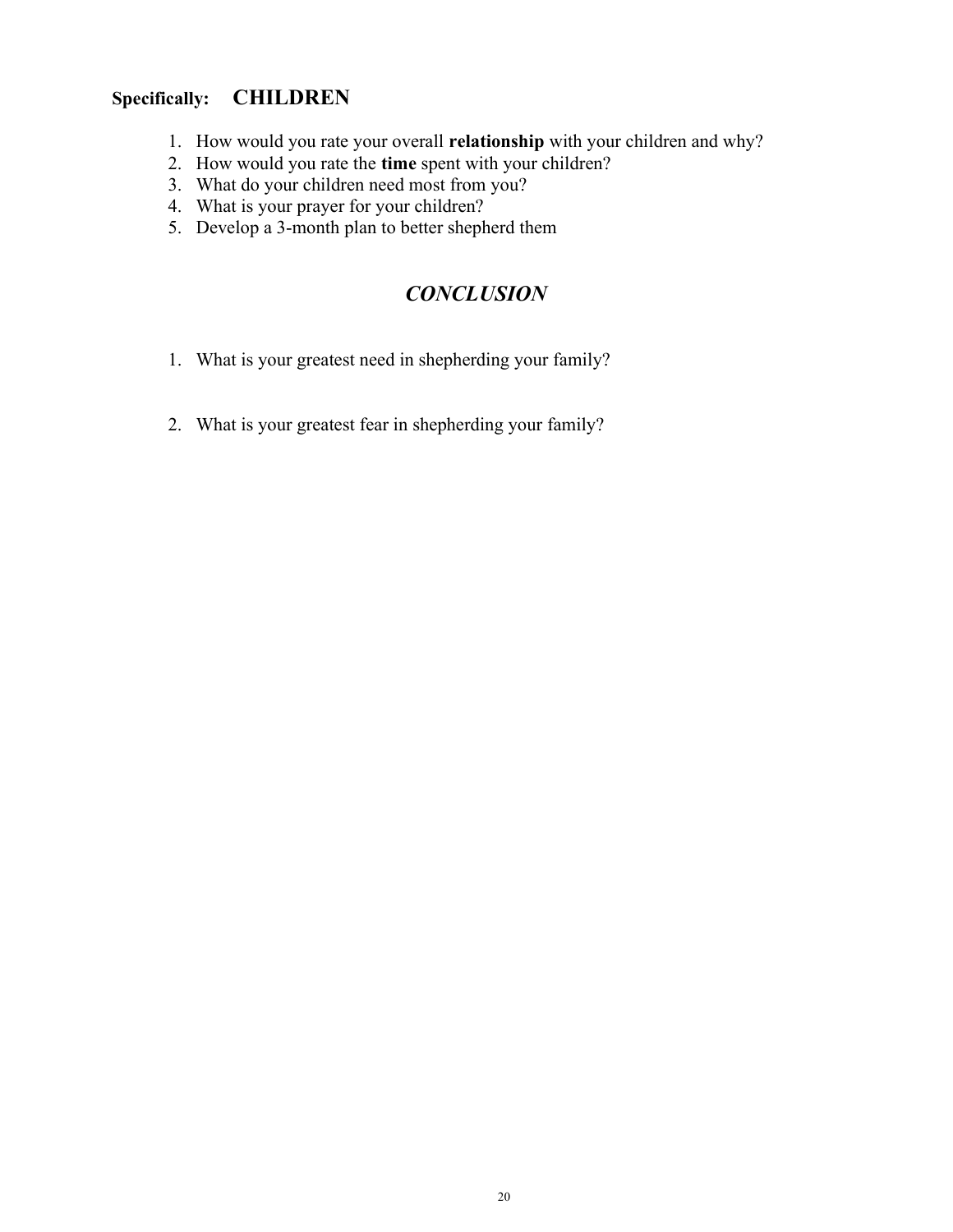# RESOURCES FOR REACHING GOALS

# Sample Goals Related to the Five "C's".

Providing examples of what we expect in this program is very helpful since it gives the trainee a guideline and template to follow in developing his/her own life and ministry goals.

The Five C's help all involved to communicate and arrive at a mutually agreed upon outcomes. In order to assist you and your mentor as the mentoring process unfolds, we have included a list of sample goals to be used as a guide. This guide should serve to assist you and your Mentor as you begin the mentoring odyssey together.

# These are only SAMPLES for year one and should be applied as appropriate to your calling (Practicum)

- 1. Calling
- $\Box$  I will be able to articulate what a "call to ministry" means
- $\Box$  I will be able to articulate my present sense of call
- $\Box$  I will have talked to the leadership of my church pastor/elders to give me their input on how they see God leading in my life and "call to the ministry."

I will evaluate my growth, performance and/or understanding of the area through the following means:

- $\Box$  I will do a Bible study on the word "call" as it relates to God's calling of someone to a specific task or function (i.e., Moses, Paul).
- $\Box$  I will share my sense of call with at least two other people to whom I am close and ask them to explain to me in their own words what I said about my sense of call.
- $\Box$  I will ask at least two other people who know me well and whom I trust what they perceive to be God's call on my life.
- $\Box$  I will write out my present sense of God's call on my life and share it with my mentor asking for his/her input.
- $\Box$  I will meet with the leadership from my church and ask for their input regarding how they perceive my calling.
- 2. Character Goals In order to grow in the area of character, I will focus on the following character quality:
- A. Humility
- $\Box$  I will do a word study on the words "humble" and "pride"
- $\Box$  I will memorize two verses on humility
- $\Box$  I will teach a six-week Bible study on "humility" using personal examples on what God has been teaching me about being humble
- $\Box$  I will ask my spouse, children and two of my co-workers for their input regarding at least one specific area they see in my life where I need to grow in humility.
- $\Box$  I will keep a diary over the 8-week term of this goal to see how I am progressing and growing in humility
- $\Box$  I will discuss with my mentor how I am doing in this area at our stated meetings

I will evaluate my growth, performance or understanding in this area through the following method(s).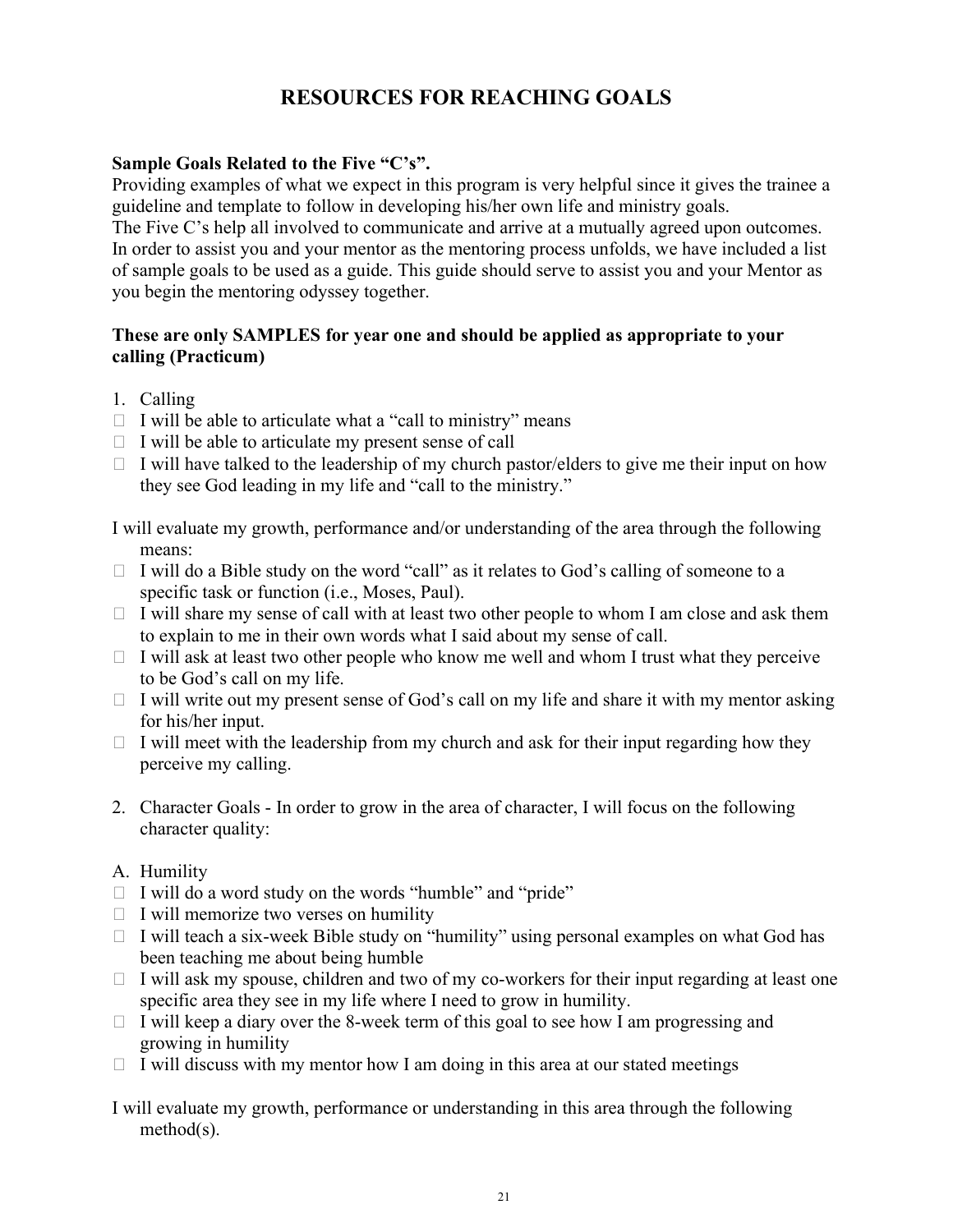- $\Box$  Every two weeks, I will ask my spouse and children, or closest friend, and two co-workers to give me honest feedback in terms of the progress they see in my life in the area of humility.
- $\Box$  I will share with my mentor what I am learning through the process and ask for feedback.
- $\Box$  I will write a two-page reflection paper on what I have learned about myself and ways in which I have grown in the area of humility.
- B. Family
- $\Box$  I will spend at least one hour per week with my spouse praying and reading the Bible together.
- $\Box$  I will hold myself accountable with another brother (or sister) in the area of purity of thought and deed.
- $\Box$  I will go on a date with my spouse at two times per month.
- $\Box$  I will ask my spouse how I can best serve and minister to her (or him) in the ways that will help her (or him)
- $\Box$  I will invite my spouse to hold me accountable to follow through on the above.
- $\Box$  I will keep a diary of how I am feeling/processing my relationship with my spouse as I cultivate intimacy with her (or him).

I will evaluate my growth, performance or understanding in this area through the following means:

- $\Box$  I will ask my spouse on a weekly basis how she (or he) is receiving my commitment to lead and love her/him.
- $\Box$  I will share with my mentor how things are progressing with my spouse and ask for his/her feedback and input.
- $\Box$  Through my diary, I will assess how I am building up my spouse and make adjustments to how I am "being" or what I am "doing" based on my diary reflection.
- $\Box$  I will invite my children to give their input on how they perceive the way in which I am cultivating my relationship with my spouse.

# For Singles

- $\Box$  I will do a Bible study on marriage
- $\Box$  I will meet with at least one other single of the same sex and hold myself accountable regarding living a morally pure life.
- $\Box$  I will guard myself against any media and/or literature that could cause me to fall into temptation.
- $\Box$  I will ask at least two people to pray for me on a regular basis that I might live a pure life and keep my focus on the Lord.
- $\Box$  I will teach a two-week Bible study to singles regarding living morally pure lives.
- $\Box$  I will read at least one Christian book on singleness.
- $\Box$  I will memorize at least two Bible verses on living a pure life.

I will evaluate my growth, performance and/or understanding in this area through the following methods:

- $\Box$  I will ask my accountability partner/group for input regarding how they perceive my growth and/or walk in the area of moral purity.
- $\Box$  I will share with at least two other people what God is teaching me about living a pure life.
- $\Box$  I will discuss moral purity with my mentor and invite his/her input and feedback.
- $\Box$  I will keep a diary of how I am doing throughout the process.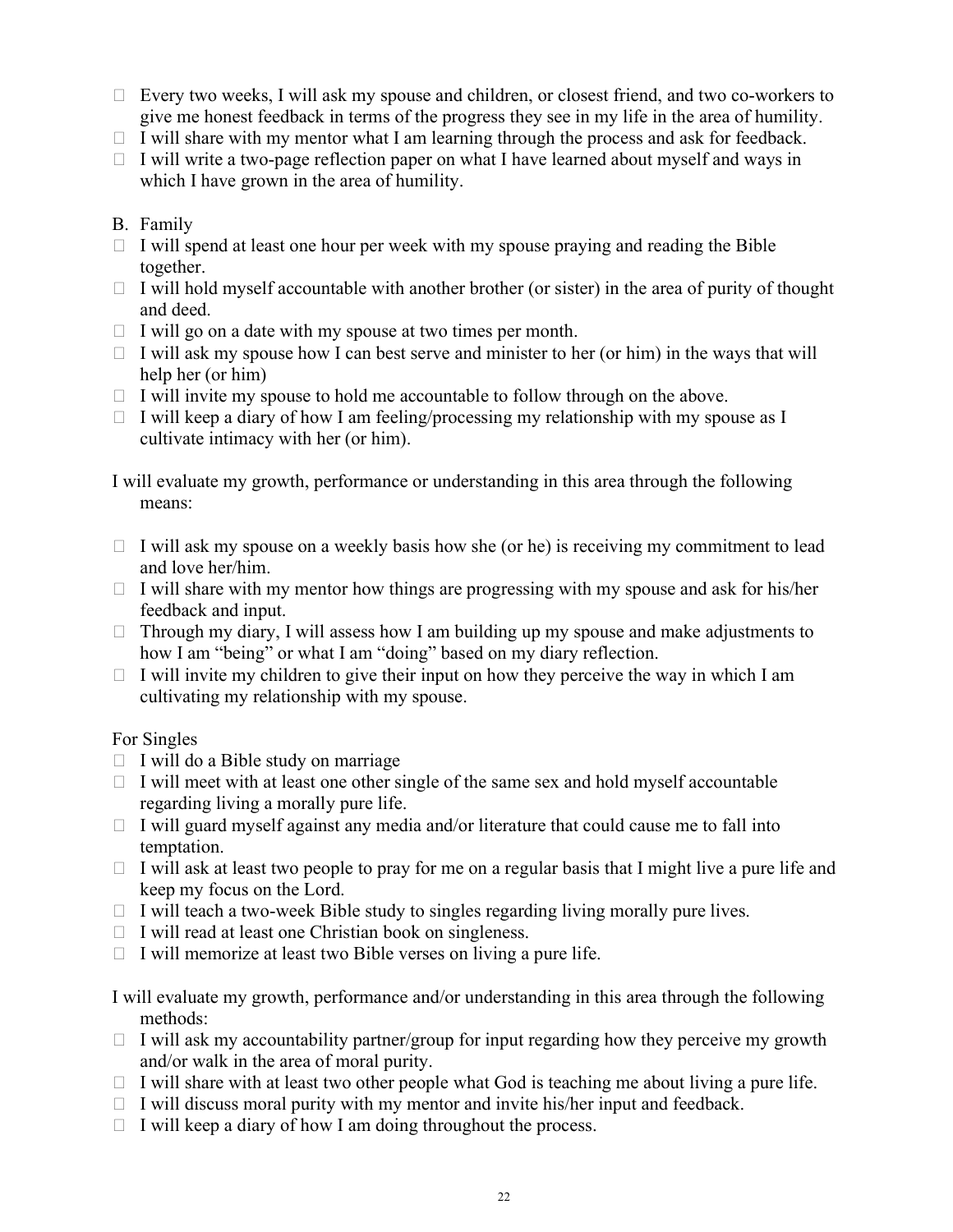- C. I will assess my qualifications for being a spiritual leader by:
- $\Box$  asking my spouse for input regarding their perception of my growth during the course of the my studies at MAS
- $\Box$  dialogue with my mentor regularly about my progress
- $\Box$  asking two people who know me well for their input regarding my growth

#### 3. Competency Learning Goals

- A. I will seek to develop a greater ability to lead Bible studies using the model taught in the Teaching and Learning Course at MAS by
- $\Box$  facilitating a small group discussion on God's specific "Call" on each of our lives.
- $\Box$  being an active listener to what is being said.
- $\Box$  giving each person the opportunity to share during the study
- $\Box$  encouraging active participation from everyone
- $\Box$  not dominating the study by talking too much
- $\Box$  discussing the format of the study with my mentor to solicit his/her input.

I will evaluate my growth, performance and/or understanding in this area by

- $\Box$  recording the study and sharing it with my mentor for review and input.
- $\Box$  asking two participants in the group to give me feedback regarding my facilitation rather than dominance of the discussion time.
- $\Box$  asking for an evaluation by each person in the group at the end of the study.
- $\Box$  asking each person to articulate his/her understanding of his/her sense of God's call on his/her life at this time.
- B. I will ask my pastor about areas in which he would like to see me grow in my ability to minister to God's people.

4. Ministerial Credentialing Goals

- $\Box$  I will speak with my mentor regarding the process of being ordained (if appropriate)
- $\Box$  I will have acquired a copy of the handbook for ordination in my denomination and/or talk with my pastor to find out about ordination in my local church context.
- $\Box$  I will begin working on the first steps for credentialing as described in the handbook from my denomination or church affiliation.
- $\Box$  I will have drawn up a time line for completing the process of credentialing I will have spoken with my mentor and gotten his/her input regarding the best way to organize my time for pursuing credentialing.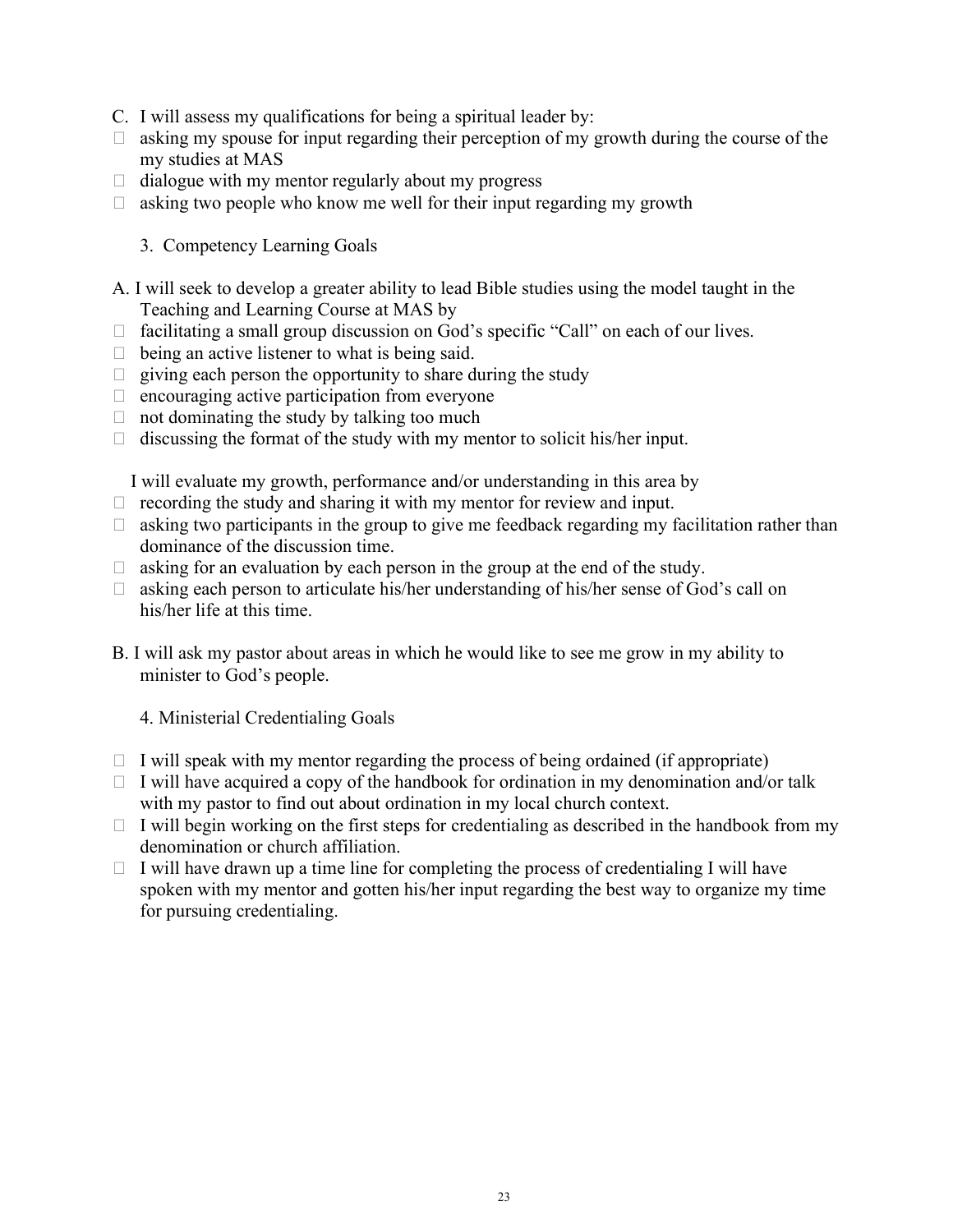

# PART III – HAND

# Practicums

Pastoral Ministry (Non-Pastoral) Workplace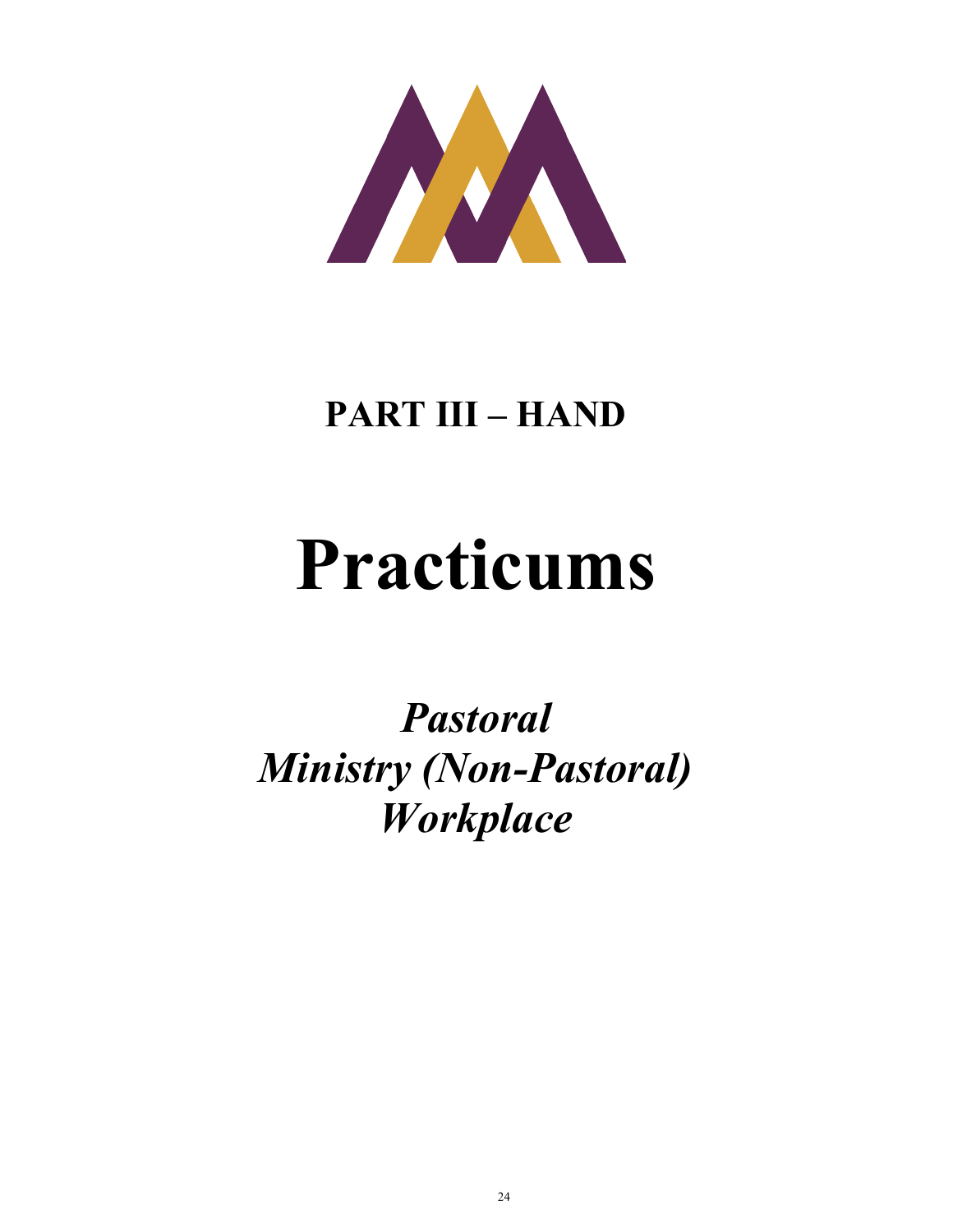# Hands on Ministry Experience

As you know, what makes Metro Atlanta Seminary (MAS) different is our approach to seminary education. Classroom study is important. It is enhanced by the small classes, the interaction between students and students and teacher, as well as the practical work and assignments. Also key, is the ability for a student to be mentored through their time, which was covered in Part II. Now we go to the practical application - The Practicum.

#### This section will guide you through the Practicums.

The Pastoral Practicum is designed for those wishing to "pastor" as an ordained minister, elder or deacon, counselor or lay leader in the church. MAS recognizes that the PCA and other denominations, in following Paul's words in I Timothy and Titus, believe the office of elder applies only to men. However, MAS students, men and women have used this Practicum as a means of meeting some of the requirements for achieving their call to serve as chaplains.

There are students who do not wish to take the pastoral path but want to be involved in the work of the church. The Ministry Practicum allows students to explore the many ministries including church, parachurch, and charitable organizations, that serve God's people in the kingdom.

The Workplace Practicum guides men and women through the issues they face in their calling, to serve and "be Christ" in their workplace. To effectively be that "light on the hill," we must understand how to address our spiritual welfare and how to lead our families well. How do we take the things we learn in seminary and apply them to our everyday activities?

For those taking the Pastoral Track, you will be able to work with your local church in scheduling activities that can meet many of practicum requirements. If you are following the Ministry or Workplace track, you can look to your local church and mentor for guidance on how to achieve the work required. Do not just rush into the practicum and consider it just another list of actions that need to be "checked off" the list. Enjoy them. Take the experience in and listen to God speak to you. After all, you believe you are being called to minister to God's people, to advance God's Kingdom. What a great way to put your calling to the "heart test".

Your mentor has flexibility to work with you in guiding you with the assignments. But at the "end of the day," the work is up to you. You will need to keep a record of what has been accomplished and your ongoing progress in fulfilling the various categories. There are also forms for you to complete so that you can look back at your actions, and frankly so we can document your participation.

Pace yourself. At best, MAS is designed as a three-year full time program. For some of you, your schedules and commitments will not permit you to finish in three years, but perhaps five (very doable with the second and third year rotation). Pick opportunities that express your "passions," where possible, in serving your Lord.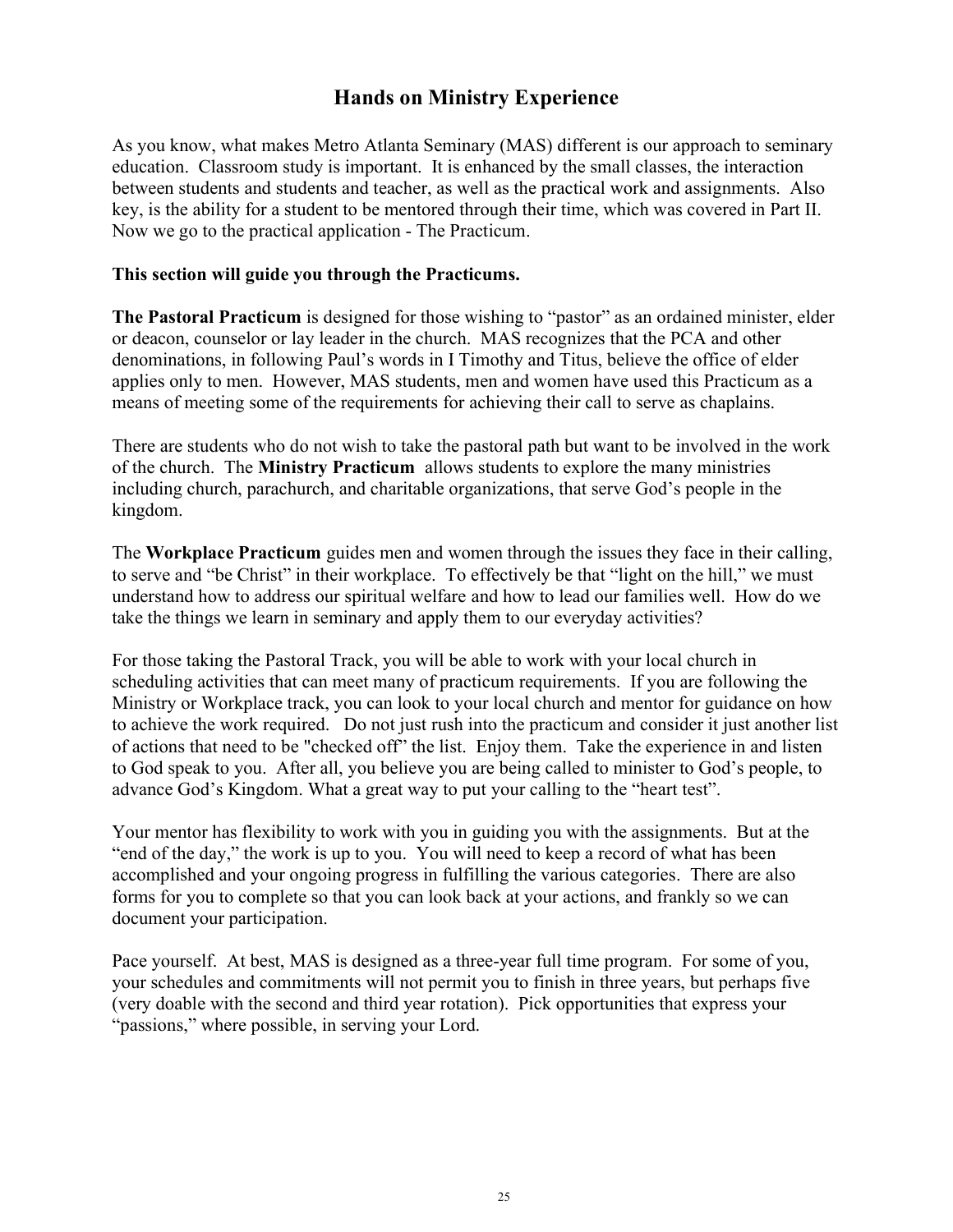## Criteria for Evaluation of Part III:

- $\mathbf{A}$  (90-100) = work done by the student *exceeds* what was required in the agreed upon practicum work found on the following pages
- $\bf{B}$  (80-89) = the student has completed every requirement in the practicum work found on the following pages
- $C(70-79)$  = all work was completed, but could have been better
- $I =$  the student has not *yet* completed all required work and has been granted extra time to finish
- **= the student has failed to complete** *all* **the required work in the time permitted**

# Walking Through the Mechanics

If you are not a first-year student, you will be required at the beginning of the academic year to submit through ThinkWave an updated practicum. In the appropriate column, you will document how many hours you have accumulated, since entering the seminary. If you achieved hours during the summer, you will need to note those and also complete the appropriate "Summary Sheet(s)" found on Google Docs. They can be found on the website under the "Forms" section. You can also send a request for the link anytime to admin@metroatlantaseminary.org. If you are a first year student, your practicum will start with the column representing your first term at MAS.

At the end of each term, you will be required to upload to ThinkWave an updated practicum, which will show the additional hours acquired during that term. You will also need to complete and submit online the appropriate "Summary Sheet" to support your work.

#### Pacing yourself

It was noted earlier that the practicum represents the same number of credit hours as the class work – 36 hours. From a classroom perspective, one credit hour is achieved after successfully completing ten hours of classroom work. This is also true with the practicum. So, if your pace is to complete your studies in three years, you would need to complete the Practicum in three years.

It is logical that if you take three hours of classroom study, you should also try to achieve during that same period thirty hours of practicum work. Likewise, if you are only taking a one hour in the classroom only ten hours of practicum work will keep you on track.

As noted, at the end of each term you will upload and updated Practicum Worksheet. In order to receive a "Satisfactory" you need to upload the worksheet and be sure to complete the activity sheets online. Even if you do not have hours to record for the term, you need to mark that column with a total of zero and submit it via ThinkWave.

It is your responsibility to keep up with your practicum. Your mentor is there to encourage you and help direct you. Your mentor is empowered to work with you when it comes to some gray areas or "judgement calls". But remember, you cannot graduate until all 360 hours of practicum experience has been completed. Excel files for all three practicums can be found on the website under "Forms".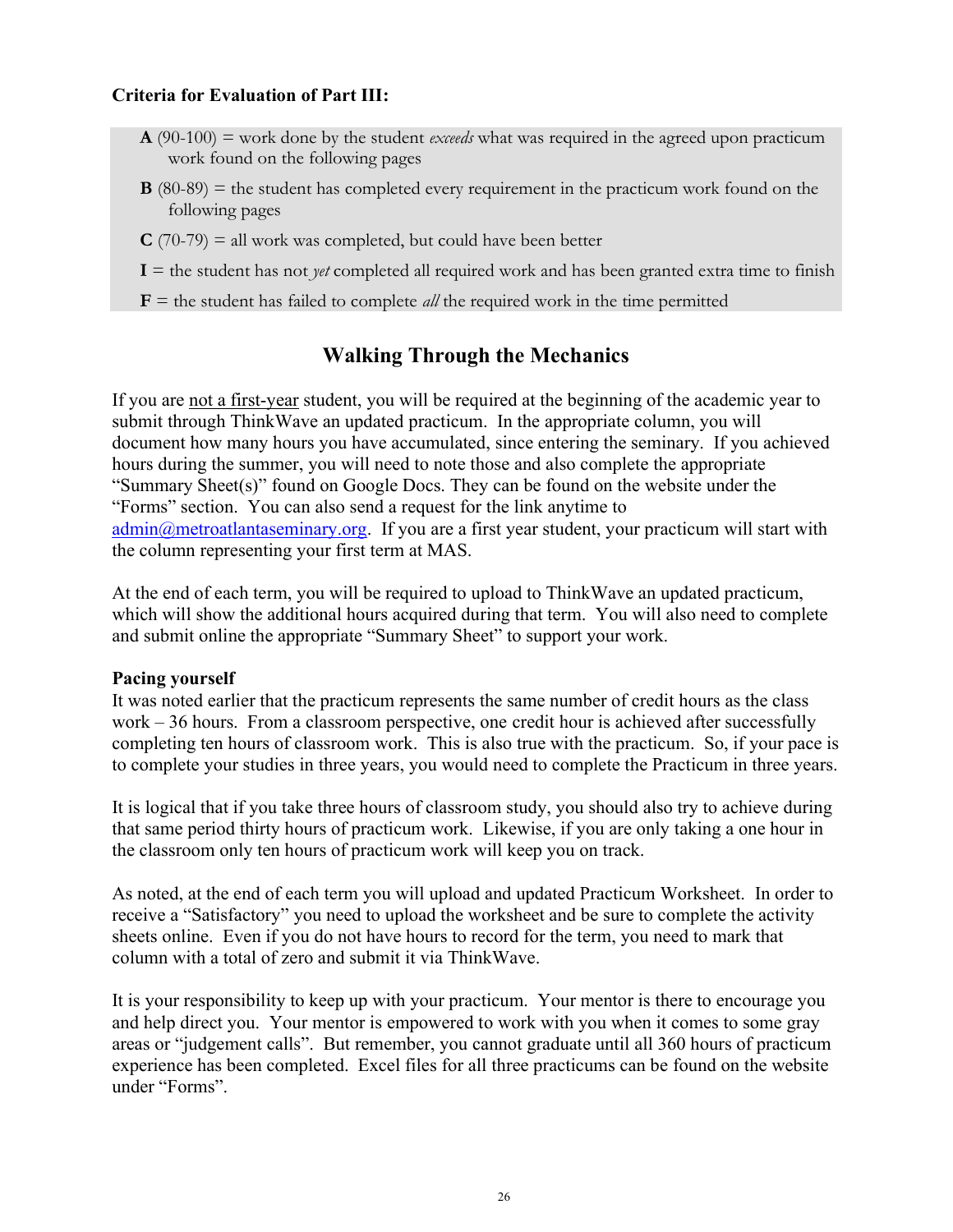| PASTORAL Rev 2021                                                                                                                                                 | Student                                                                                                                                                                                                                                                                                                   |                         |                | <b>Total</b><br><b>Hours at</b><br>the end |                                              |                  |               |               |          |
|-------------------------------------------------------------------------------------------------------------------------------------------------------------------|-----------------------------------------------------------------------------------------------------------------------------------------------------------------------------------------------------------------------------------------------------------------------------------------------------------|-------------------------|----------------|--------------------------------------------|----------------------------------------------|------------------|---------------|---------------|----------|
|                                                                                                                                                                   | Academic Year                                                                                                                                                                                                                                                                                             |                         |                | of the<br>the<br><b>Spring</b>             | <b>Summer</b><br>and<br><mark>Summe</mark> ı |                  | <b>Winter</b> | <b>Spring</b> | Total To |
|                                                                                                                                                                   | <b>Description of Work Completed</b>                                                                                                                                                                                                                                                                      | Min Hr                  | Max Hr         | <b>Term</b>                                | <b>Term</b>                                  | <b>Fall Term</b> | <b>Term</b>   | <b>Term</b>   | Date     |
| <b>Teaching</b><br>Preach/Teach (Maximum prep Time Included - 1.5<br>hr each occurence)                                                                           | Address students, preach in church or worship<br>setting. Lead a bible class. Assist in Senior Living<br>Home worship. This area can also include some<br>hours leading worship.                                                                                                                          | 50                      | 75             |                                            |                                              |                  |               |               |          |
| Lead a Discipleship Group (Max Prep Time<br>included - 1.5 hr each occurence)                                                                                     | Co-Leading a group is acceptable (only count hours<br>associated with when you lead the group).                                                                                                                                                                                                           | 40                      | 72             |                                            |                                              |                  |               |               |          |
| <b>Local Church Activities</b>                                                                                                                                    |                                                                                                                                                                                                                                                                                                           | 90                      | 147            | $\circ$                                    | o                                            | o                | o             | o             |          |
| Time With Church Members                                                                                                                                          | This should be more than just people you run into at<br>Church on Sunday. Intentional time spent - perhaps<br>in a class/meeting setting where you have a<br>meaningful encounter before or after.                                                                                                        | 10                      | 20             |                                            |                                              |                  |               |               |          |
| <b>Interview Pastors</b>                                                                                                                                          | Meet over a meal? Arrange a time to ask them<br>quesitons about their calling, their seminary<br>experience. What surprises confronted them<br>initially. Their "words" for you.                                                                                                                          | $\overline{a}$          |                |                                            |                                              |                  |               |               |          |
|                                                                                                                                                                   |                                                                                                                                                                                                                                                                                                           | 14                      | 26             | $\mathbf{o}$                               | $\circ$                                      | o                | o             | o             |          |
| Outreach                                                                                                                                                          | With Pastor or Elder if that is a possibility. Nursing                                                                                                                                                                                                                                                    |                         |                |                                            |                                              |                  |               |               |          |
| Visit the Sick                                                                                                                                                    | home, or hospital visit as well as home visits.<br>Recommend you speak with your mentor on "what a<br>visit might look like".                                                                                                                                                                             | 6                       | 12             |                                            |                                              |                  |               |               |          |
| Spend Time with the Unchurched                                                                                                                                    | Perhaps even friends and family if intentional.<br>Outreach programs. Listen - what did you hear?<br>How did you winsomely respond? Lessons learned?                                                                                                                                                      | 25                      | 50             |                                            |                                              |                  |               |               |          |
| Engage in service to the less fortunate                                                                                                                           | Food Co-ops and other outreach programs                                                                                                                                                                                                                                                                   | 15                      | 30             |                                            |                                              |                  |               |               |          |
| Engage in Missions Local or Global                                                                                                                                | We want you actively engaged with the less<br>fortunate not just "in service" In addition to<br>traditional mission trips perhaps there is an<br>organization you could coordinate spending days or<br>a week with them. (Ex. World Relief, Friends of<br>Refugees, Envision Atlanta Restoration Atlanta) | 25                      | 40             |                                            |                                              |                  |               |               |          |
|                                                                                                                                                                   |                                                                                                                                                                                                                                                                                                           | 71                      | 132            | $\mathbf{o}$                               | o                                            | o                | o             | o             |          |
| <b>The Church</b>                                                                                                                                                 |                                                                                                                                                                                                                                                                                                           |                         |                |                                            |                                              |                  |               |               |          |
| Attend a Presbytery meeting and if possible a<br>committee meeting                                                                                                | If not applicable to your denomination be sure to<br>speak with your mentor for alternative.                                                                                                                                                                                                              | $\overline{2}$          | $\overline{a}$ |                                            |                                              |                  |               |               |          |
| Attend a new member class(es) and if possible<br>interview new members.                                                                                           | Attend the new member class (es) and speak to<br>some of the new members that became members<br>about their experience and your own observations<br>regarding the process                                                                                                                                 | $\overline{\mathbf{c}}$ | $\overline{a}$ |                                            |                                              |                  |               |               |          |
| Observe/Assist in a Wedding and Funeral                                                                                                                           | Note in your summary the order of the service, the<br>scripture used, songs that were sung. Why were<br>they picked do you think? Your impression and<br>observations.                                                                                                                                    | $\overline{2}$          | 5              |                                            |                                              |                  |               |               |          |
| <b>Counseling and Training</b>                                                                                                                                    |                                                                                                                                                                                                                                                                                                           | 6                       | 13             | $\mathbf{o}$                               | o                                            | o                | o             | o             |          |
| Express your Faith Seminar                                                                                                                                        | Offered at Perimeter twice a year. If impossible<br>discuss alternatives with your mentor.                                                                                                                                                                                                                | $\overline{a}$          | 6              |                                            |                                              |                  |               |               |          |
| Kingdom Purpose Workshop                                                                                                                                          | This course is offered every other year on 3<br>Saturdays in May                                                                                                                                                                                                                                          | 10                      | 10             |                                            |                                              |                  |               |               |          |
| Counseling - Students are required to take at least<br>two courses (10 hours each) and up to the four.<br>Upload your certificate to TW as proof of<br>completion | Dr Larry Crabb's Soul Care program through ODB<br>Christian University. https://odbu.org/all-<br>courses/christian-counseling/                                                                                                                                                                            | 20                      | 40             |                                            |                                              |                  |               |               |          |
| If a student has received their Diploma in Biblical<br>Counseling from MAS                                                                                        | This is in lieu of Dr Crabb's Soul Care program not in<br>addition to it.                                                                                                                                                                                                                                 | $\mathbf 0$             | 40             |                                            |                                              |                  |               |               |          |
| <b>Teaching and Learning</b>                                                                                                                                      | This course is offered every other year on 3<br>Saturdays in May.                                                                                                                                                                                                                                         | 10                      | 10             |                                            |                                              |                  |               |               |          |
| Trip to Israel with MAS                                                                                                                                           | The Trip to Israel will count for up to 40 hours<br>towards your total. It does not replace any single<br>grouping. Details should be discussed with mentor.                                                                                                                                              | $\mathbf 0$             | 40             |                                            |                                              |                  |               |               |          |
| Training for Group Leadership                                                                                                                                     | You may also include up to 15 hours of leadership<br>training connected to discipleship/church leadership.<br>Perimeter has programs - students are welcomed                                                                                                                                              | $\mathbf{o}$            | 15             |                                            |                                              |                  |               |               |          |
| Worship                                                                                                                                                           | Students are required to take at the following<br>(1)<br>Essentials of Worship - Free from Biblical Training 3<br>hours https://www.biblicaltraining.org/essentials-<br>of-worship/gary-parrett#lectures (2) Designing<br>Worship Experiences<br>https://www.biblicaltraining.org/lecture/27966           | $\overline{a}$          | $\overline{a}$ |                                            |                                              |                  |               |               |          |
| OTHER: Seminars                                                                                                                                                   | From time to time you may have an opportunity to<br>attend a seminar / program that addresses social<br>issues and other issues of the day from a Christian<br>Perspective. If more than 2 hours for an event<br>please check with Joe W first.                                                           | o                       | 12             |                                            | o                                            |                  |               |               |          |
|                                                                                                                                                                   |                                                                                                                                                                                                                                                                                                           | 48                      | 137            | $\mathbf{o}$                               | o                                            | o                | o             | o             |          |
|                                                                                                                                                                   |                                                                                                                                                                                                                                                                                                           | 229                     | 455            |                                            |                                              |                  |               |               |          |
|                                                                                                                                                                   | <b>Total Hours Required for Graduation - 360</b>                                                                                                                                                                                                                                                          |                         |                | $\mathbf{o}$                               | o                                            | $\mathbf{o}$     | $\mathbf{o}$  | o             |          |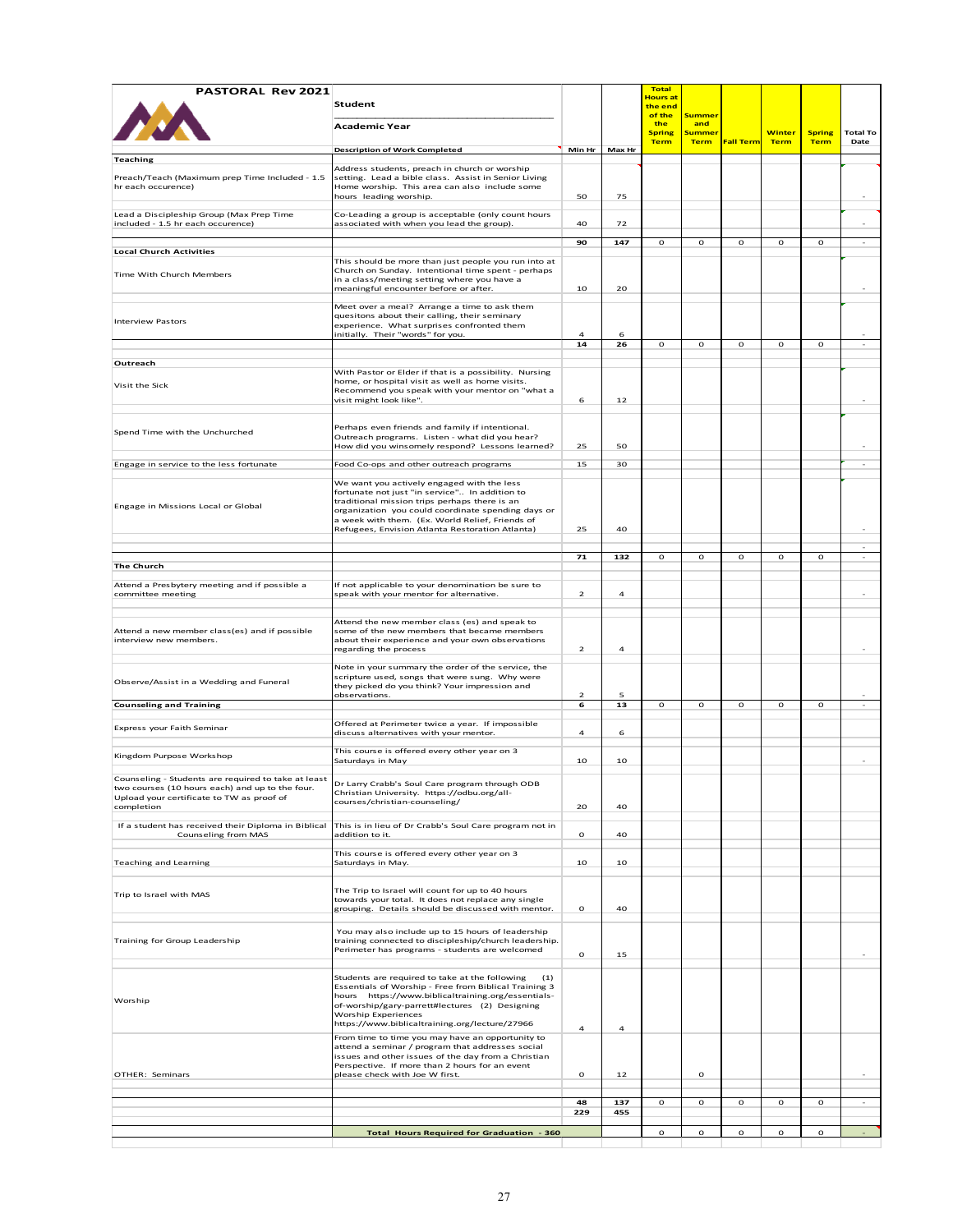| <b>MINISTRY Rev 2021</b>                                                                                                                                          | Student                                                                                                                                                                                                                                                                                                                                                                                                                                                                                                                                                                                                                                                                                                                                                                                                                                                                                                                                                              |                     |                | <b>Total</b><br><mark>Hours at</mark><br>the end | <mark>Summer</mark>        |                  |               |               |          |
|-------------------------------------------------------------------------------------------------------------------------------------------------------------------|----------------------------------------------------------------------------------------------------------------------------------------------------------------------------------------------------------------------------------------------------------------------------------------------------------------------------------------------------------------------------------------------------------------------------------------------------------------------------------------------------------------------------------------------------------------------------------------------------------------------------------------------------------------------------------------------------------------------------------------------------------------------------------------------------------------------------------------------------------------------------------------------------------------------------------------------------------------------|---------------------|----------------|--------------------------------------------------|----------------------------|------------------|---------------|---------------|----------|
|                                                                                                                                                                   | <b>Academic Year</b>                                                                                                                                                                                                                                                                                                                                                                                                                                                                                                                                                                                                                                                                                                                                                                                                                                                                                                                                                 |                     |                | of the<br><b>Spring</b>                          | and<br><mark>Summer</mark> |                  | <b>Winter</b> | <b>Spring</b> | Total To |
|                                                                                                                                                                   | <b>Description of Work Completed</b>                                                                                                                                                                                                                                                                                                                                                                                                                                                                                                                                                                                                                                                                                                                                                                                                                                                                                                                                 | Min<br><b>Hours</b> | Max<br>Hours   | <b>Term</b>                                      | <b>Term</b>                | <b>Fall Term</b> | <b>Term</b>   | <b>Term</b>   | Date     |
| <b>Teaching</b>                                                                                                                                                   |                                                                                                                                                                                                                                                                                                                                                                                                                                                                                                                                                                                                                                                                                                                                                                                                                                                                                                                                                                      |                     |                |                                                  |                            |                  |               |               |          |
| Teach                                                                                                                                                             | * Develop and teach Bible studies to various groups<br>related if possible to your ministry interest (children,<br>seniors, less fortunate, poor etc). Studies should be at<br>least four segments.<br>Particpate in VBS activities where you lead a study,<br>devotionals, over a period of days.<br>Perhaps assist in a worship service at a senior living<br>home or similar where you can develop a devotional<br>teaching.                                                                                                                                                                                                                                                                                                                                                                                                                                                                                                                                      | 50                  | 72             |                                                  |                            |                  |               |               |          |
| Lead a Discipleship Group                                                                                                                                         | * Co-Leading a group is acceptable (only count hours<br>associated with when you led - and include your prep<br>time).                                                                                                                                                                                                                                                                                                                                                                                                                                                                                                                                                                                                                                                                                                                                                                                                                                               | 40                  | 60             |                                                  |                            |                  |               |               |          |
| Ministry Outside of Church                                                                                                                                        |                                                                                                                                                                                                                                                                                                                                                                                                                                                                                                                                                                                                                                                                                                                                                                                                                                                                                                                                                                      | 90                  | 132            |                                                  |                            |                  |               |               |          |
| Outside the "Church"                                                                                                                                              | * Engage in service to the less fortunate not directly<br>connected to your church - search for opportunities<br>and seek ideas from your mentor - then engage.<br>* Develop and implement a Ministry Action Plan.<br>Work with a partner to develop and implement a<br>service project in the area of outreach to the least or<br>lost through a non-profit organization.<br>Approach three ministries of your choice, learn about<br>its role and mission by interviewing a member of their<br>leadership team. Also note in your summary activity<br>report why you chose them? Spend some volunteer<br>time with that organization - was there any disconnect<br>between what you heard in your discussions and what<br>you experienced as a volunteer?                                                                                                                                                                                                          | 50                  | 96             |                                                  |                            |                  |               |               |          |
| Engage in Missions Local or Global                                                                                                                                | We want you actively engaged with the less fortunate<br>not just "in service" In addition to traditional mission<br>trips perhaps there is an organization you could<br>coordinate spending days or a week with them. (Ex.<br>World Relief, Friends of Refugees, Envision Atlanta<br>Restoration Atlanta)                                                                                                                                                                                                                                                                                                                                                                                                                                                                                                                                                                                                                                                            | 25                  | 40             |                                                  |                            |                  |               |               |          |
| Ministry in the Church                                                                                                                                            |                                                                                                                                                                                                                                                                                                                                                                                                                                                                                                                                                                                                                                                                                                                                                                                                                                                                                                                                                                      | 75                  | 136            |                                                  |                            |                  |               |               |          |
| Within the Church                                                                                                                                                 | * Interview the director(s) of community outreach or<br>equivalent ministries at your church (if limited<br>resources at your search, approach another church)<br>* Similar to the above interview someone connected to<br>Global Outreach or equivalent.<br>Interview someone on staff at Kingdom Investments<br>(Perimeter) or equivalent in your church.<br>* Visit 2 churches that are involved in global<br>evangelism and mercy ministries. Talk to those<br>involved.<br>* Meet with the director/coordinator of<br>men's/women's discipleship in your church or<br>neighboring church.<br>* Spend time with those leading your Women's<br>Ministry if appropriate.<br>* Participate in two or three of the ministries<br>connected to your interviews for hands on experience.<br>* Work with your mentor and pastor to make pastoral<br>care visits with homebound or sick members of the<br>church.<br>*Participate in a soup kitchen or similar activity. | 60                  | 84             |                                                  |                            |                  |               |               |          |
|                                                                                                                                                                   |                                                                                                                                                                                                                                                                                                                                                                                                                                                                                                                                                                                                                                                                                                                                                                                                                                                                                                                                                                      | 60                  | 84             |                                                  |                            |                  |               |               |          |
| <b>Counseling and Training</b>                                                                                                                                    |                                                                                                                                                                                                                                                                                                                                                                                                                                                                                                                                                                                                                                                                                                                                                                                                                                                                                                                                                                      |                     |                |                                                  |                            |                  |               |               |          |
|                                                                                                                                                                   |                                                                                                                                                                                                                                                                                                                                                                                                                                                                                                                                                                                                                                                                                                                                                                                                                                                                                                                                                                      |                     |                |                                                  |                            |                  |               |               |          |
| Express your Faith Seminar                                                                                                                                        | Offered at Perimeter twice a year. If impossible<br>discuss alternatives with your mentor.<br>This course is offered every other year on 3 Saturdays                                                                                                                                                                                                                                                                                                                                                                                                                                                                                                                                                                                                                                                                                                                                                                                                                 | 4                   | $\overline{a}$ |                                                  |                            |                  |               |               |          |
| Kingdom Purpose Workshop                                                                                                                                          | in May                                                                                                                                                                                                                                                                                                                                                                                                                                                                                                                                                                                                                                                                                                                                                                                                                                                                                                                                                               | 10                  | 10             |                                                  |                            |                  |               |               |          |
| <b>Teaching and Learning</b>                                                                                                                                      | This course is offered every other year on 3 Saturdays<br>in May.                                                                                                                                                                                                                                                                                                                                                                                                                                                                                                                                                                                                                                                                                                                                                                                                                                                                                                    | 10                  | 10             |                                                  |                            |                  |               |               |          |
| Counseling - Students are required to take at least<br>two courses (10 hours each) and up to the four.<br>Upload your certificate to TW as proof of<br>completion | Dr Larry Crabb's Soul Care program through ODB<br>Christian University. https://odbu.org/all-<br>courses/christian-counseling/                                                                                                                                                                                                                                                                                                                                                                                                                                                                                                                                                                                                                                                                                                                                                                                                                                       | 20                  | 40             |                                                  |                            |                  |               |               |          |
| If a student has received their Diploma in Biblical<br>Counseling from MAS                                                                                        | This is in lieu of Dr Crabb's Soul Care program not in<br>addition to it.                                                                                                                                                                                                                                                                                                                                                                                                                                                                                                                                                                                                                                                                                                                                                                                                                                                                                            | o                   | 40             |                                                  |                            |                  |               |               |          |
| Worship                                                                                                                                                           | Students are required to take at the following<br>(1)<br>Essentials of Worship - Free from Biblical Training 3<br>hours https://www.biblicaltraining.org/essentials-of-<br>worship/gary-parrett#lectures (2) Designing Worship<br>Experiences<br>https://www.biblicaltraining.org/lecture/27966                                                                                                                                                                                                                                                                                                                                                                                                                                                                                                                                                                                                                                                                      | $\overline{a}$      | $\overline{a}$ |                                                  |                            |                  |               |               |          |
| Trip to Israel with MAS                                                                                                                                           | The Trip to Israel will count for up to 40 hours towards<br>your total. It does not replace any single grouping.<br>Details should be discussed with mentor.                                                                                                                                                                                                                                                                                                                                                                                                                                                                                                                                                                                                                                                                                                                                                                                                         | $\mathbf{o}$        | 40             |                                                  |                            |                  |               |               |          |
| Training for Group Leadership                                                                                                                                     | You may also include up to 15 hours of leadership<br>training connected to discipleship/church leadership.<br>Perimeter has programs - students are welcomed                                                                                                                                                                                                                                                                                                                                                                                                                                                                                                                                                                                                                                                                                                                                                                                                         | o                   | 15             |                                                  |                            |                  |               |               |          |
| OTHER: Seminars                                                                                                                                                   | From time to time you may have an opportunity to<br>attend a seminar / program that addresses social<br>issues and other issues of the day from a Christian<br>Perspective. If more than 2 hours for an event please<br>check with Joe W first.                                                                                                                                                                                                                                                                                                                                                                                                                                                                                                                                                                                                                                                                                                                      |                     | 12             |                                                  |                            |                  |               |               |          |
|                                                                                                                                                                   |                                                                                                                                                                                                                                                                                                                                                                                                                                                                                                                                                                                                                                                                                                                                                                                                                                                                                                                                                                      | 48                  | 135            |                                                  |                            |                  |               |               |          |
|                                                                                                                                                                   | <b>Total Hours Required for Graduation - 360</b>                                                                                                                                                                                                                                                                                                                                                                                                                                                                                                                                                                                                                                                                                                                                                                                                                                                                                                                     | 273                 | 487            |                                                  |                            |                  |               |               | $\sim$   |
|                                                                                                                                                                   |                                                                                                                                                                                                                                                                                                                                                                                                                                                                                                                                                                                                                                                                                                                                                                                                                                                                                                                                                                      |                     |                |                                                  |                            |                  |               |               |          |